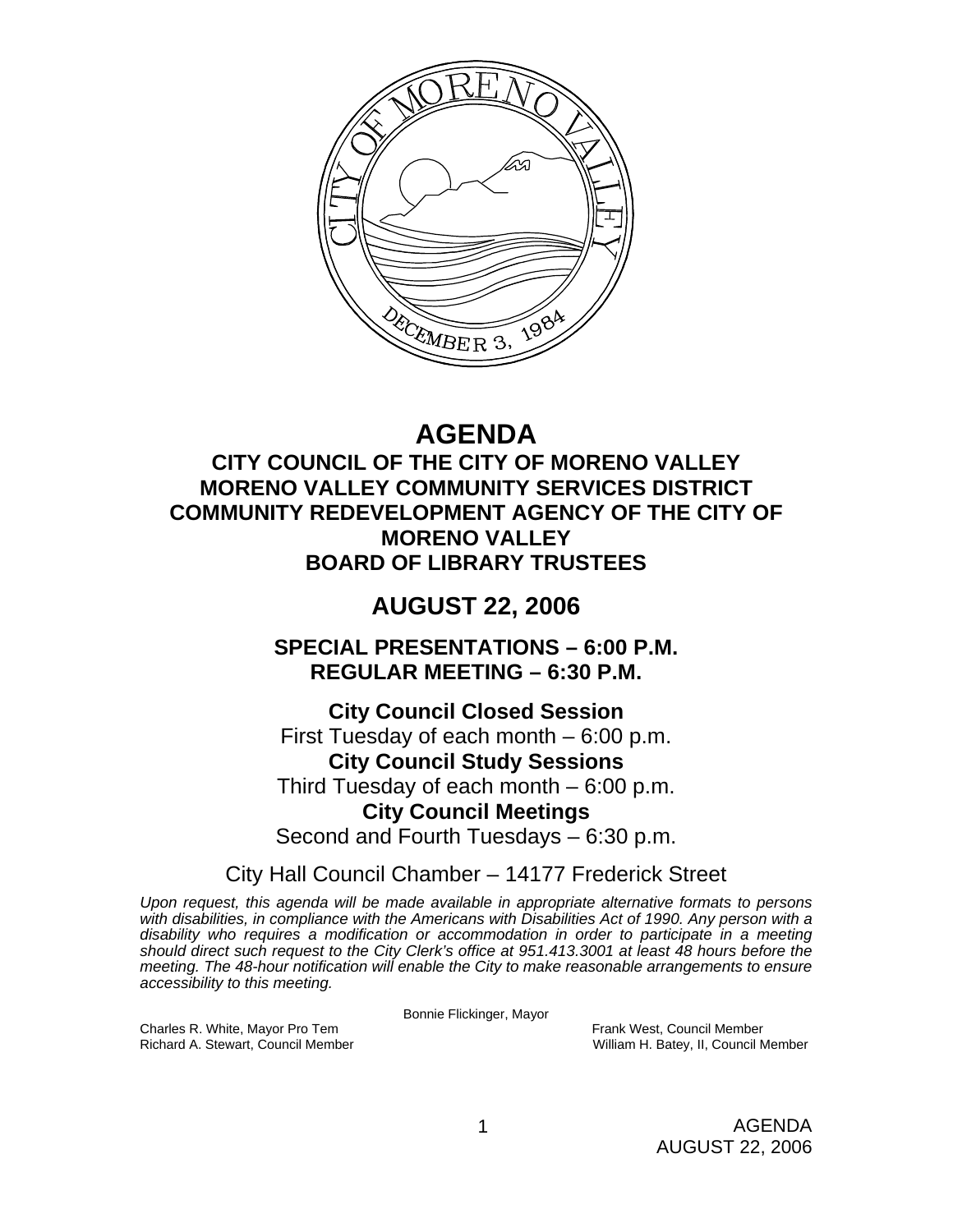#### **AGENDA CITY COUNCIL OF THE CITY OF MORENO VALLEY AUGUST 22, 2006**

# **CALL TO ORDER**

# SPECIAL PRESENTATIONS - 6:00 p.m.

- 1. Firefighter of the Quarter Firefighter Andy Djohan
- 2. Recognition of Julie Carter (Nominated the City of Moreno Valley to be profiled on Eyewitness News)
- 3. Pet Adoption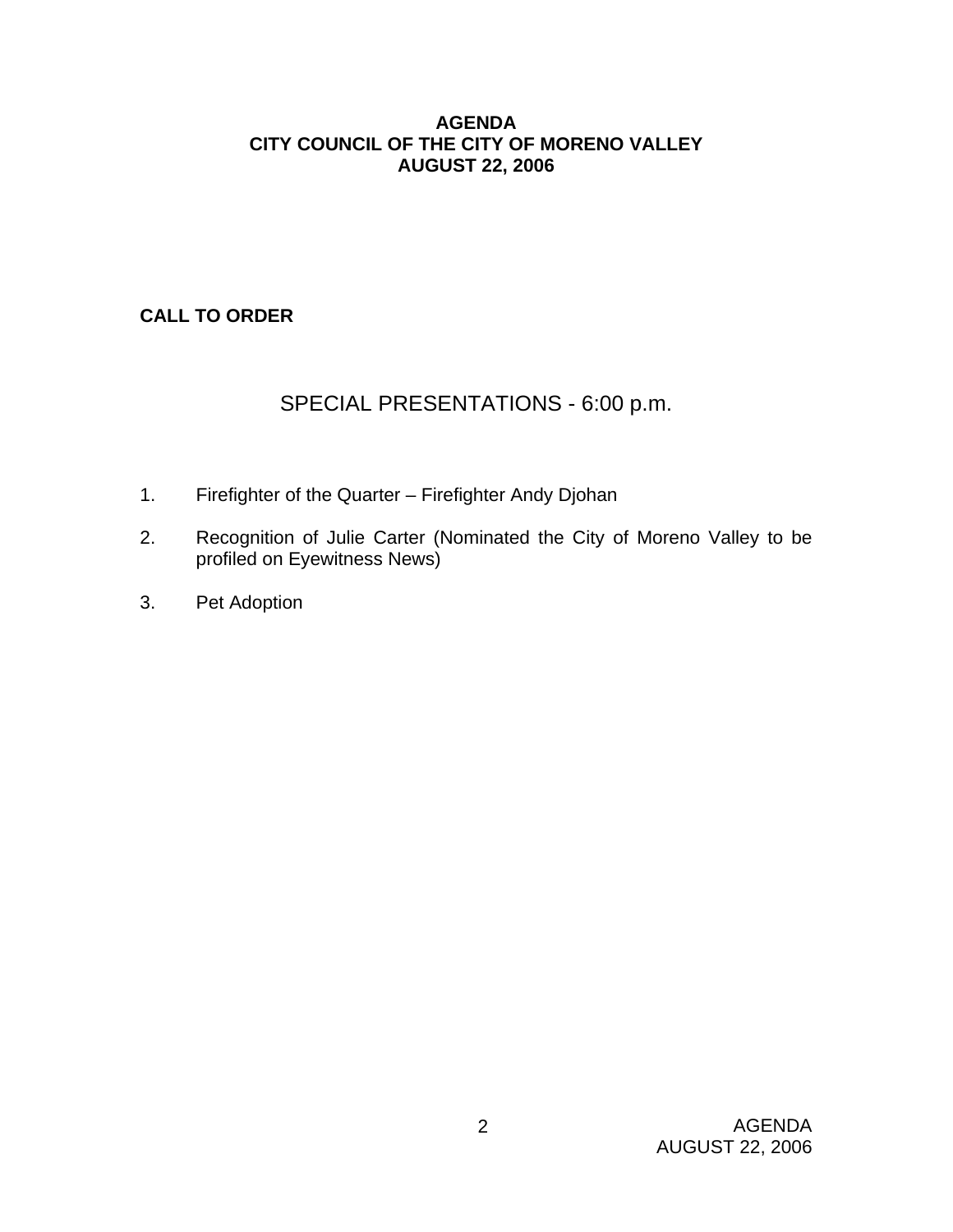#### **AGENDA JOINT MEETING OF THE CITY COUNCIL OF THE CITY OF MORENO VALLEY MORENO VALLEY COMMUNITY SERVICES DISTRICT COMMUNITY REDEVELOPMENT AGENCY OF THE CITY OF MORENO VALLEY AND THE BOARD OF LIBRARY TRUSTEES**

#### **REGULAR MEETING - 6:30 P.M. AUGUST 22, 2006**

**CALL TO ORDER** (Joint Meeting of the City Council of the City of Moreno Valley, Moreno Valley Community Services District, Community Redevelopment Agency of the City of Moreno Valley and the Board of Library Trustees - actions taken at the Joint Meeting are those of the Agency indicated on each Agenda item)

#### **PLEDGE OF ALLEGIANCE**

**INVOCATION** – Dr. Albert F. Peyrefitte, Pastor, House of the Lord

# **ROLL CALL**

## **INTRODUCTIONS**

PUBLIC COMMENTS **ON MATTERS ON THE AGENDA** WILL BE TAKEN UP AS THE ITEM IS CALLED FOR BUSINESS, BETWEEN STAFF'S REPORT AND CITY COUNCIL DELIBERATION (SPEAKER SLIPS MAY BE TURNED IN UNTIL THE ITEM IS CALLED FOR BUSINESS.) Those wishing to speak should submit a BLUE speaker slip to the Bailiff. There is a three-minute limit per person. All remarks and questions shall be addressed to the presiding officer or to the City Council and not to any individual Council member, staff member or other person.

PUBLIC COMMENTS **ON MATTERS NOT ON THE AGENDA** UNDER THE JURISDICTION OF THE CITY COUNCIL WILL BE HEARD PRIOR TO CITY COUNCIL REPORTS AND CLOSING COMMENTS. IN THE EVENT THAT THE AGENDA ITEM FOR SUCH PUBLIC COMMENTS HAS NOT BEEN CALLED BY 9:00 P.M., IT SHALL BE CALLED AS THE NEXT ITEM OF BUSINESS FOLLOWING THE CONCLUSION OF ANY ITEM BEING HEARD AT 9:00 P.M. Those wishing to speak should submit a BLUE speaker slip to the Bailiff. There is a three-minute limit per person. All remarks and questions shall be addressed to the presiding officer or to the City Council and not to any individual Council member, staff member or other person.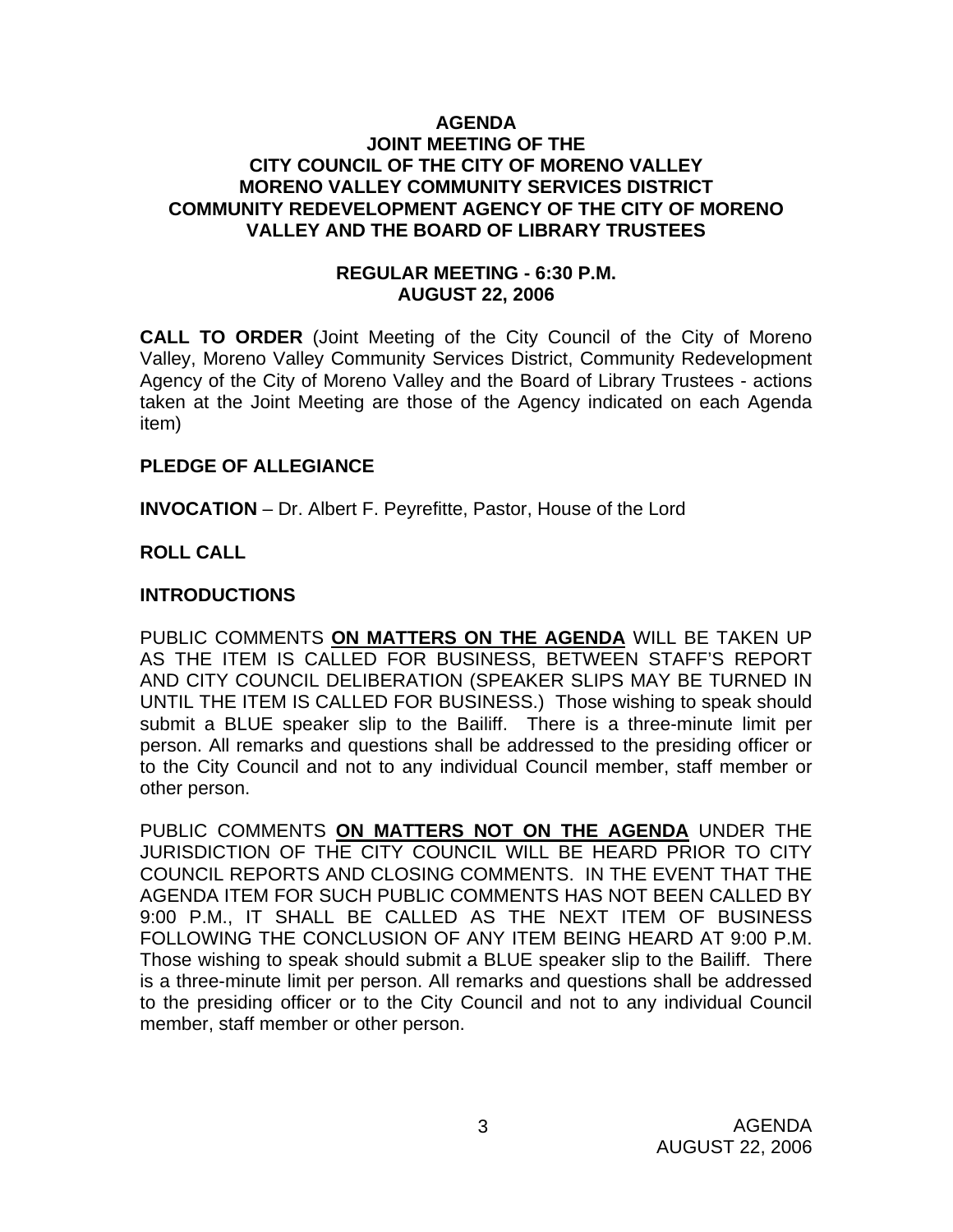#### **JOINT CONSENT CALENDARS (SECTIONS A-D) OF THE CITY COUNCIL OF THE CITY OF MORENO VALLEY, MORENO VALLEY COMMUNITY SERVICES DISTRICT, COMMUNITY REDEVELOPMENT AGENCY OF THE CITY OF MORENO VALLEY, AND THE BOARD OF LIBRARY TRUSTEES**

All items listed under the Consent Calendars, Sections A, B, C, and D are considered to be routine and non-controversial, and may be enacted by one motion unless a member of the Council, Community Services District, Redevelopment Agency or the Board of Library Trustees requests that an item be removed for separate action. The motion to adopt the Consent Calendars is deemed to be a separate motion by each Agency and shall be so recorded by the City Clerk. Items withdrawn for report/discussion will be heard after public hearing items.

## **A. CONSENT CALENDAR** - **CITY COUNCIL**

- A1. ORDINANCES FIRST READING BY TITLE ONLY Recommendation: Waive reading of all Ordinance Introductions and read by title only.
- A2. MINUTES REGULAR MEETING OF JULY 11, 2006 (Report of: City Clerk's Department) Recommendation: Approve as submitted.
- A3. 2006 LEGISLATIVE UPDATE (Report of: Assistant City Manager) Recommendation: Receive and file the informational report.
- A4. WARRANT REPORT (Report of: Finance Department) Recommendation: Adopt Resolution No. 2006-87, approving the Warrant Report, dated June 2006, in the total amount of \$22,910,095.79.

#### Resolution No. 2006-87

A Resolution of the City Council of the City of Moreno Valley, California, Approving the Warrant Report Dated June 30, 2006

- A5. PA04-0028 APARTMENT COMPLEX ACCEPT THE AGREEMENT AND BONDS FOR PUBLIC IMPROVEMENTS, SOUTHEAST CORNER OF PERRIS BOULEVARD AND DELPHINIUM AVENUE, SUBDIVIDER - MICHAEL BROS. REAL ESTATE, INC., RIVERSIDE, CA (Report of: Public Works Department) Recommendation:
	- 1. Accept the Agreement and Bonds for Public Improvements;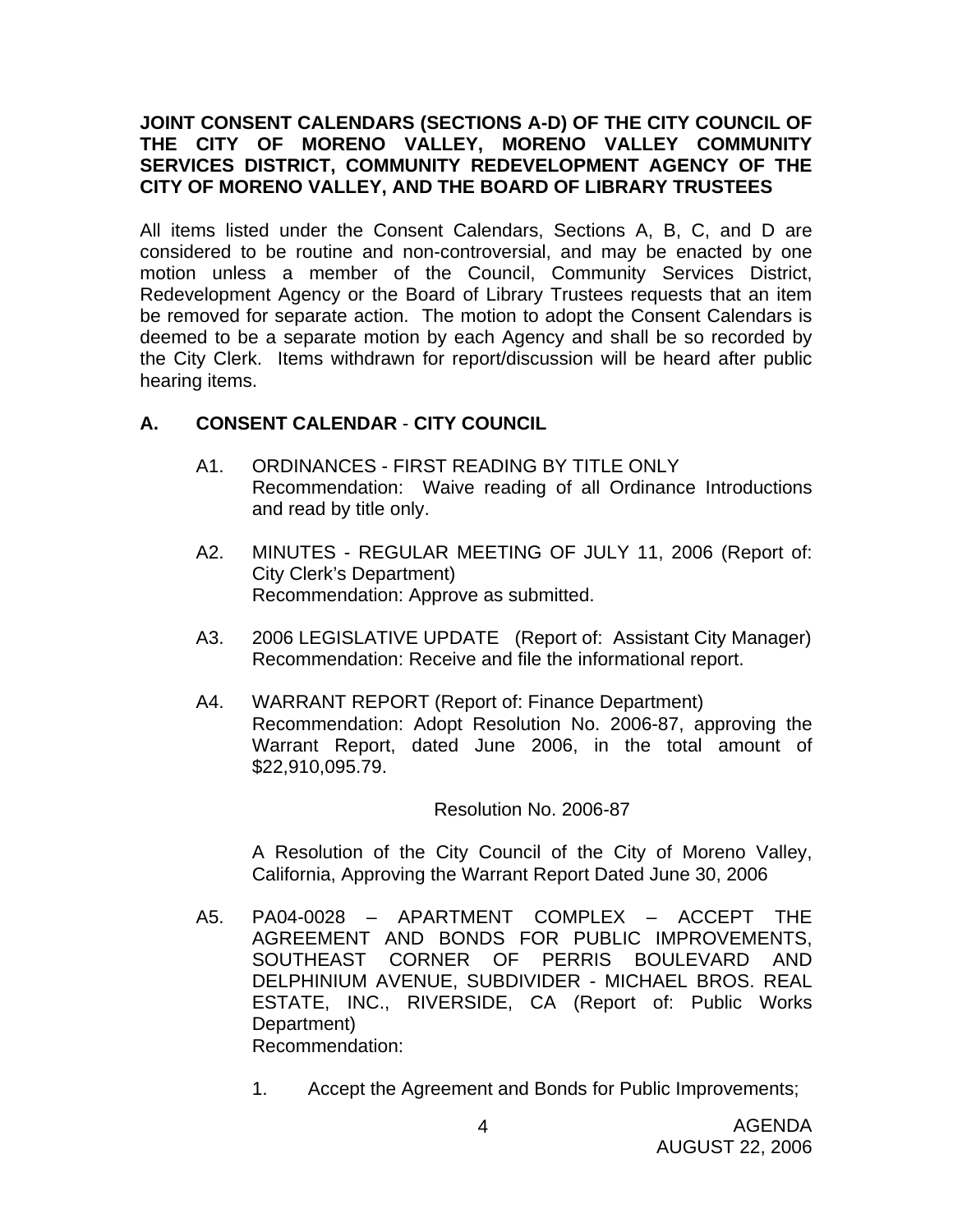- 2. Authorize the Mayor to execute the Agreement;
- 3. Direct the City Clerk to forward the signed Agreement to the County Recorder's Office for recordation; and
- 4. Authorize the City Engineer to execute any future amendments to the agreement if the required public improvements are not completed within said timeframe.
- A6. APPROVE TRACT MAP 31424 SINGLE FAMILY RESIDENTIAL - ACCEPT AGREEMENT AND BONDS FOR PUBLIC IMPROVEMENTS, SOUTHEAST CORNER OF QUINCY STREET AND EUCALYPTUS AVENUE, SUBDIVIDER – PINNACLE MORENO VALLEY 72, LLC, ALISO VIEJO, CA (Report of: Public Works Department) Recommendation:
	- 1. Approve Tract Map 31424, authorize the City Clerk to sign the map and transmit said map to the County Recorder's Office for recordation;
	- 2. Accept the Agreement and Bonds for Public Improvements;
	- 3. Authorize the Mayor to execute the Agreement;
	- 4. Direct the City Clerk to forward the signed Agreement to the County Recorder's Office for recordation; and
	- 5. Authorize the City Engineer to execute any future time extension amendments to the agreement, subject to City Attorney approval, if the required public improvements are not completed within said timeframe.
- A7. TRACT MAP 30467 REDUCE FAITHFUL PERFORMANCE BOND AND ADOPT RESOLUTION NO. 2006-88, A RESOLUTION OF THE CITY OF MORENO VALLEY AUTHORIZING ACCEPTANCE OF THE PUBLIC IMPROVEMENTS AS COMPLETE AND ACCEPTING SKYLAND DRIVE AND HUBBARD STREET INTO THE CITY'S MAINTAINED STREET SYSTEM, SUBDIVIDER – JAGDISH PATEL AND KUMUD PATEL, ORANGE, CA (Report of: Public Works Department) Recommendation:
	- 1. Adopt Resolution No. 2006-88 authorizing the acceptance of the public improvements for Tract Map 30467 as complete and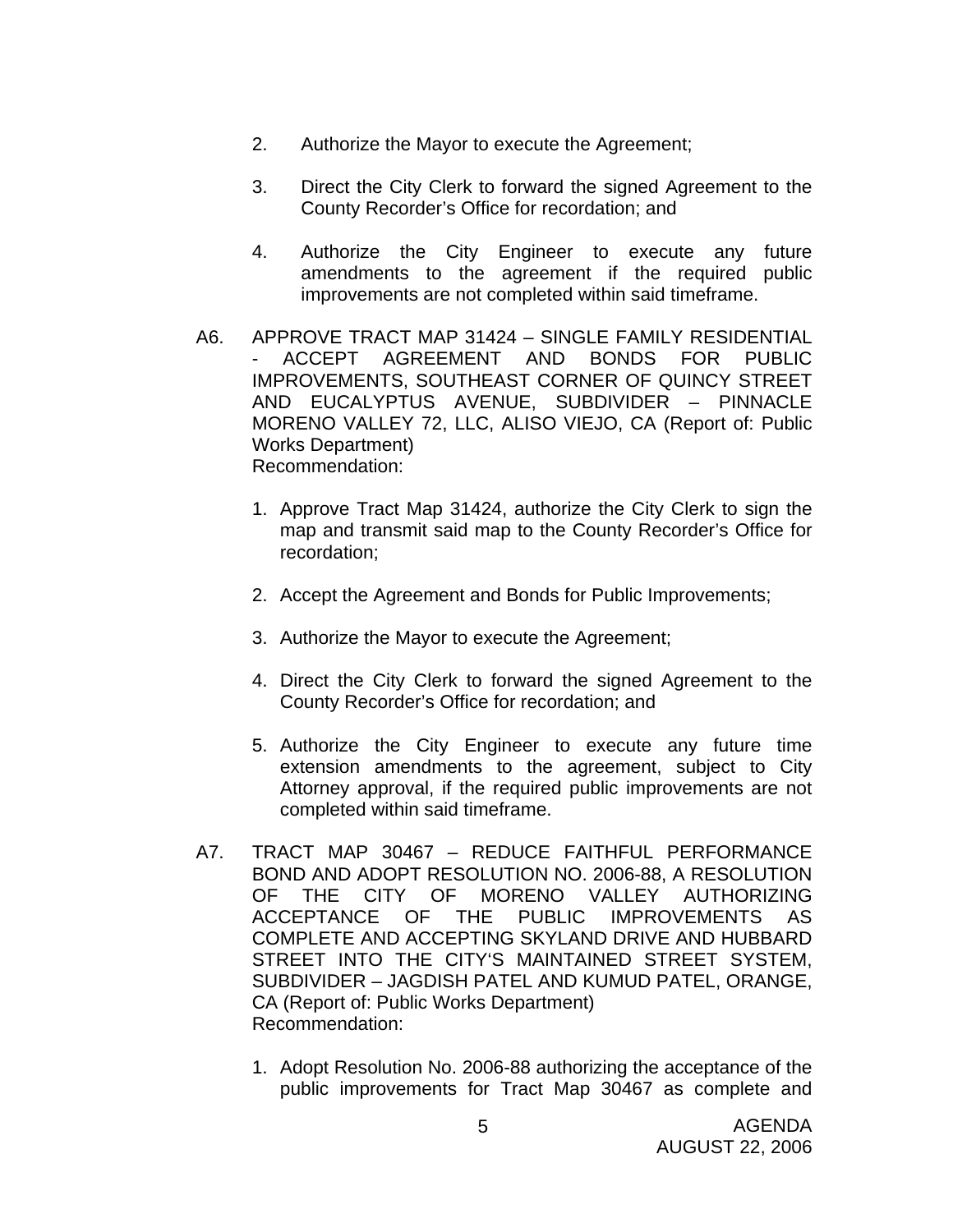accepting Skyland Drive and Hubbard Streets into the City's maintained street system; and

#### Resolution No. 2006-88

A Resolution of the City Council of the City of Moreno Valley, California, Authorizing the Acceptance of the Public Improvements as Complete within Tract 30467, and Accepting Skyland Drive and Hubbard Street into the City's Maintained Street System

- 2. Authorize the City Engineer to execute the 90% reduction to the Faithful Performance Bond, exonerate the Material and Labor Bond in 90 days if there are no stop notices or liens on file with the City Clerk, and exonerate the final 10% of the Faithful Performance Bond in one year when all clearances are received.
- A8. TRACT MAP 26901 REDUCE FAITHFUL PERFORMANCE BOND AND ADOPT RESOLUTION NO. 2006-89, A RESOLUTION OF THE CITY OF MORENO VALLEY AUTHORIZING ACCEPTANCE OF THE PUBLIC IMPROVEMENTS AS COMPLETE AND ACCEPTING GREYSON ROAD, TYLER ROAD, CHAUCER STREET, AND TENNYSON ROAD INTO THE CITY'S MAINTAINED STREET SYSTEM, SUBDIVIDER – SWC BOX SPRINGS, LLC, RIVERSIDE, CA (Report of: Public Works Department) Recommendation:
	- 1. Adopt Resolution No. 2006-89 authorizing the acceptance of the public improvements for Tract Map 26901 as complete and accepting Greyson Road, Tyler Road, Chaucer Street, and Tennyson Road into the City's maintained street system; and

#### Resolution No. 2006-89

 A Resolution of the City Council of the City of Moreno Valley, California, Authorizing the Acceptance of the Public Improvements as Complete within Tract 26901, and Accepting Greyson Road, Tyler Road, Chaucer Street, and Tennyson Road into the City's Maintained Street System

2. Authorize the City Engineer to execute the 90% reduction to the Faithful Performance Bond, exonerate the Material and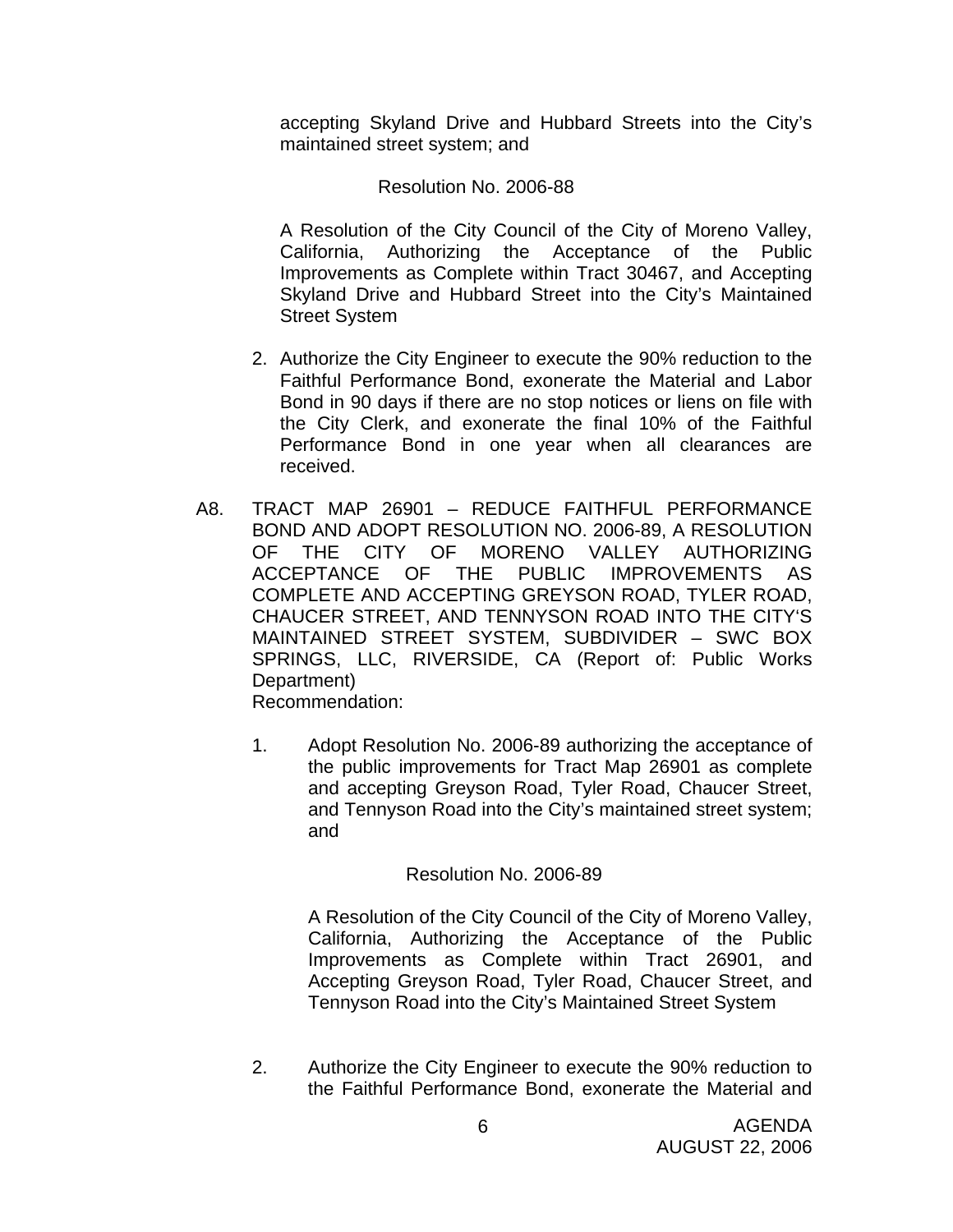Labor Bond in 90 days if there are no stop notices or liens on file with the City Clerk, and exonerate the final 10% of the Faithful Performance Bond in one year when all the clearances are received.

- A9. APPROVE PARCEL MAP 33930 COMMERCIAL ACCEPT AGREEMENT AND BONDS FOR PUBLIC IMPROVEMENTS, SOUTHEAST CORNER OF ELSWORTH STREET AND ALESSANDRO BOULEVARD, SUBDIVIDER – MORENO VALLEY HEALTH, LLC, DENVER, CO (Report of: Public Works Department) Recommendation:
	- 1. Accept the Agreement and Bonds for Public Improvements;
	- 2. Authorize the Mayor to execute the Agreement;
	- 3. Direct the City Clerk to forward the signed Agreement to the County Recorder's Office for recordation; and
	- 4. Authorize the City Engineer to execute any future time extension amendments to the agreement, subject to City Attorney approval, if the required public improvements are not completed within said timeframe.
- A10. TRACT MAP 30319 SINGLE FAMILY RESIDENTIAL AMENDMENT TO AGREEMENT FOR PUBLIC IMPROVEMENTS (TIME EXTENSION), WEST SIDE OF LASSELLE STREET, NORTH OF OLEANDER AVENUE EXTENSION, SUBDIVIDER – KB HOME GREATER LOS ANGELES, INC., POMONA, CA (Report of: Public Works Department) Recommendation:
	- 1. Authorize the Mayor to execute the Amendment to Agreement for Public Improvements for Tract Map 30319;
	- 2. Instruct the City Clerk to forward the completed Amendment to Agreement for Public Improvements to the County Recorder's Office for recordation; and
	- 3. Authorize the City Engineer to execute any future time extension amendments to the agreement, subject to City Attorney approval, if the required public improvements are not completed within said timeframe.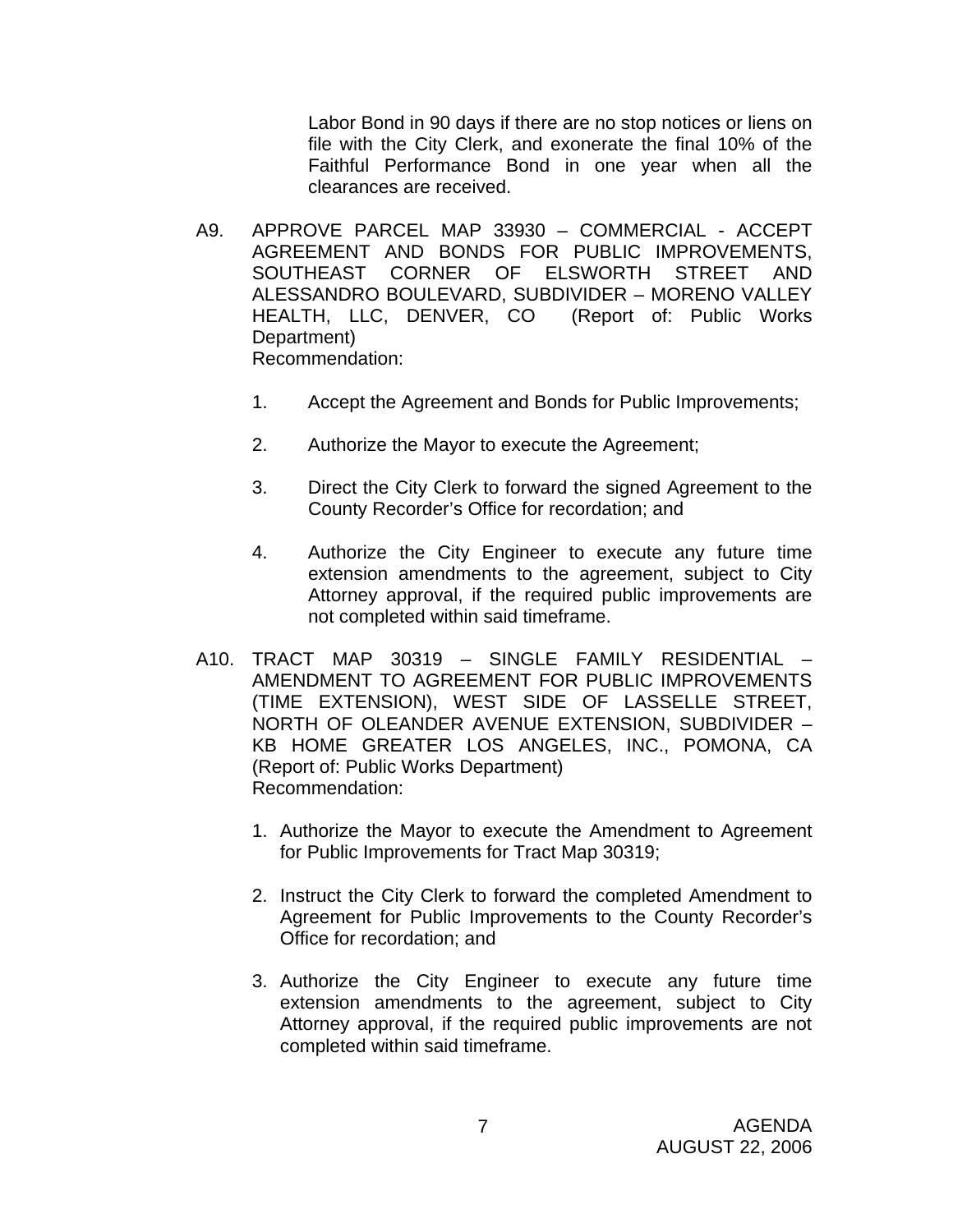- A11. TRACT MAP 29860 SINGLE FAMILY RESIDENTIAL AMENDMENT TO AGREEMENT FOR PUBLIC IMPROVEMENTS (TIME EXTENSION), NORTH SIDE OF FIR AVENUE, EAST OF LASSELLE STREET, SUBDIVIDER – TRACT 29860, LLC, RANCHO CUCAMONGA, CA (Report of: Public Works Department) Recommendation:
	- 1. Authorize the Mayor to execute the Amendment to Agreement for Public Improvements for Tract Map 29860;
	- 2. Instruct the City Clerk to forward the completed Amendment to Agreement for Public Improvements to the County Recorder's Office for recordation; and
	- 3. Authorize the City Engineer to execute any future time extension amendments to the agreement, subject to City Attorney approval, if the required public improvements are not completed within said timeframe.
- A12. TRACT MAP 29860-1 SINGLE FAMILY RESIDENTIAL AMENDMENT TO AGREEMENT FOR PUBLIC IMPROVEMENTS (TIME EXTENSION), NORTH SIDE OF FIR AVENUE, EAST OF LASSELLE STREET, SUBDIVIDER – TRACT 29860, LLC, RANCHO CUCAMONGA, CA (Report of: Public Works Department) Recommendation:
	- 1. Authorize the Mayor to execute the Amendment to Agreement for Public Improvements for Tract Map 29860-1;
	- 2. Instruct the City Clerk to forward the completed Amendment to Agreement for Public Improvements to the County Recorder's Office for recordation; and
	- 3. Authorize the City Engineer to execute any future time extension amendments to the agreement, subject to City Attorney approval, if the required public improvements are not completed within said timeframe.
- A13. TRACT MAP 29860-2 SINGLE FAMILY RESIDENTIAL AMENDMENT TO AGREEMENT FOR PUBLIC IMPROVEMENTS (TIME EXTENSION), NORTH SIDE OF FIR AVENUE, EAST OF LASSELLE STREET, SUBDIVIDER – TRACT 29860, LLC, RANCHO CUCAMONGA, CA (Report of: Public Works Department) Recommendation: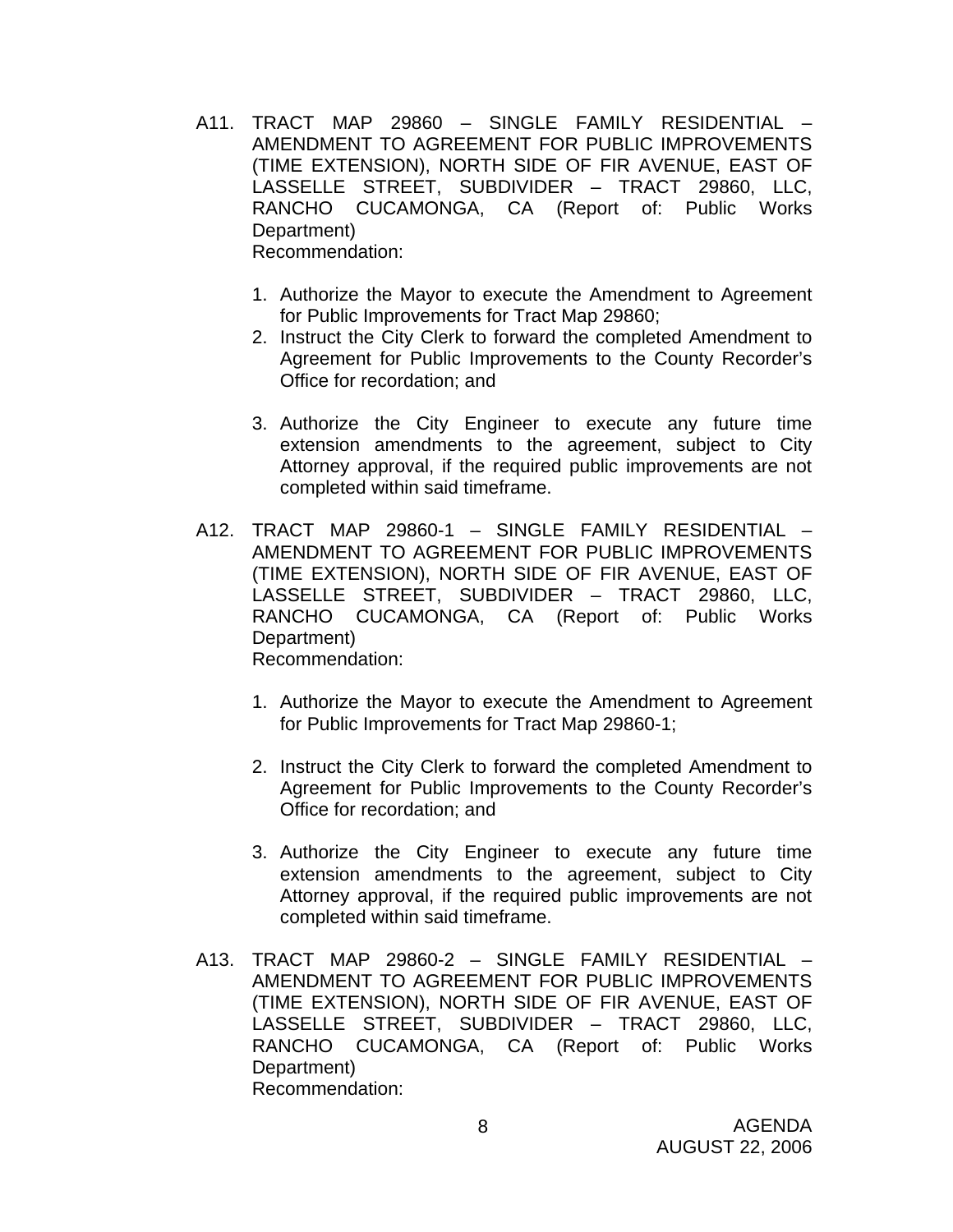- 1. Authorize the Mayor to execute the Amendment to Agreement for Public Improvements for Tract Map 29860-2;
- 2. Instruct the City Clerk to forward the completed Amendment to Agreement for Public Improvements to the County Recorder's Office for recordation; and
- 3. Authorize the City Engineer to execute any future time extension amendments to the agreement, subject to City Attorney approval, if the required improvements are not completed within said timeframe.
- A14. ORDINANCE NO. 723 AN ORDINANCE OF THE CITY COUNCIL OF THE CITY OF MORENO VALLEY, CALIFORNIA, REPEALING CHAPTER 7.03 AND REPEALING AND REENACTING CHAPTER 2.21 THEREBY COMBINING THE CULTURAL PRESERVATION BOARD AND ECOLOGICAL PROTECTION BOARD AND CREATING THE ENVIRONMENTAL AND HISTORICAL PRESERVATION BOARD; AND AMENDING SECTION 7.05.020 OF CHAPTER 7.05 REGARDING THE DESIGNATION OF LANDMARKS – PLANNING CASE NO. PA06-0094 (RECEIVED FIRST READING AND INTRODUCTION ON JULY 11, 2006, AS AMENDED ON A 5-0 VOTE) (Report of: Community Development Department)

Recommendation: Adopt Ordinance No. 723.

#### Ordinance No. 723

 An Ordinance of the City Council of the City of Moreno Valley, California, Repealing Chapter 7.03 and Repealing and Reenacting Chapter 2.21 Thereby Combining the Cultural Preservation Board and Ecological Protection Board and Creating the Environmental Preservation Board; and Amending Section 7.05.020 of Chapter 7.05 Regarding the Designation of Landmarks – Planning Case No. PA06-0094

A15. PUBLIC MEETING REGARDING MAIL BALLOT PROCEEDINGS FOR INDIAN AVENUE, LLC BALLOTED ITEM NPDES, ELSWORTH PLAZA, LLC BALLOTED ITEM NPDES, TENTATIVE TRACT 32515 BALLOTED ITEM NPDES AND TENTATIVE TRACT 33436 BALLOTED ITEM NPDES (Report of: Public Works Department)

 Recommendation: Accept public comments regarding the mail ballot proceeding for Indian Avenue, LLC, Elsworth Plaza, LLC, and Tentative Tracts 32515 and 33436 (and all their affected phases)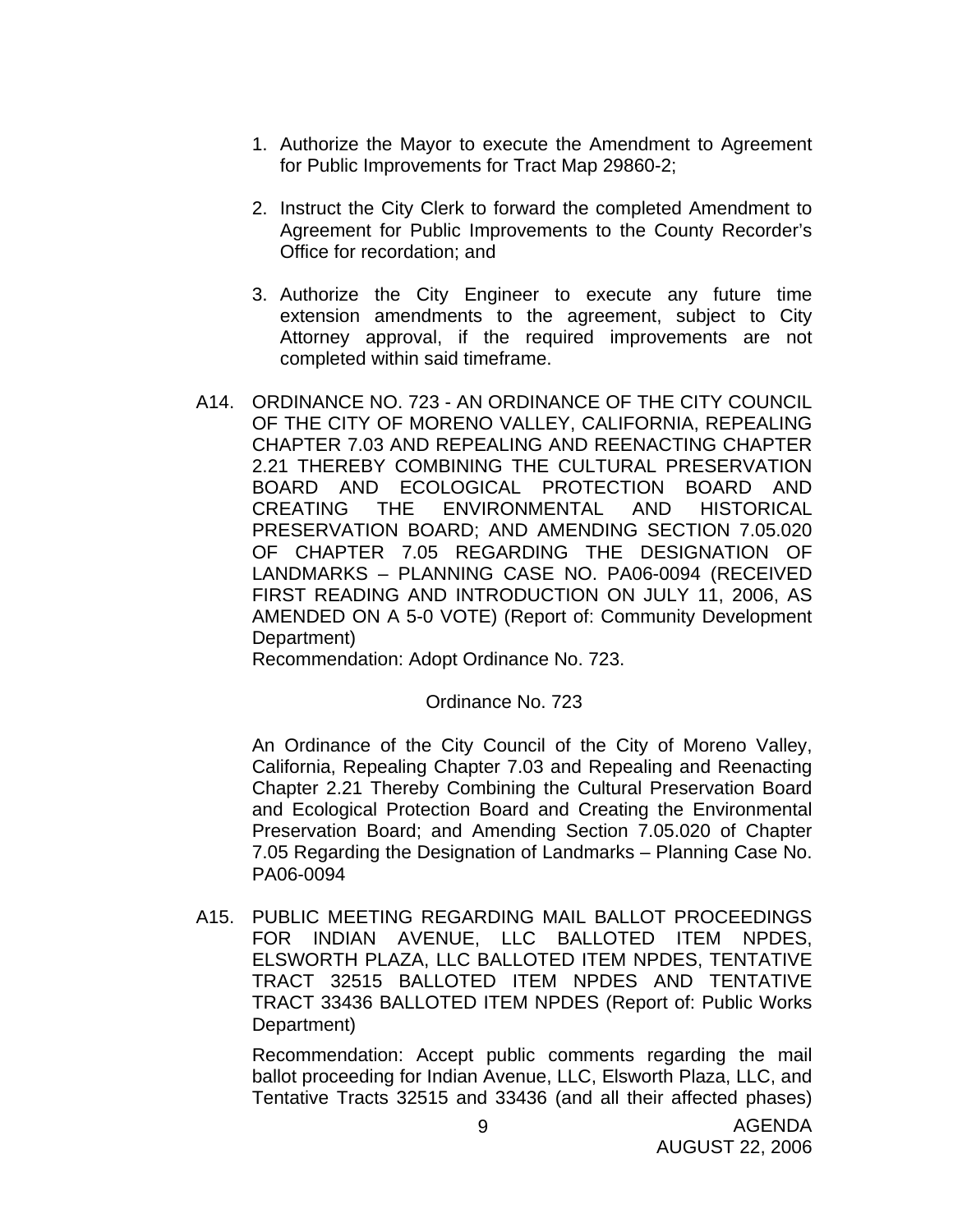for approval of the appropriate National Pollutant Discharge Elimination System (NPDES) regulatory rate schedule.

- A16. APPROVE THE PRIORITIZATION OF FOUR (4) 2005 LEASE REVENUE BOND STREET IMPROVEMENT PROJECTS CONSISTING OF: (1) LASSELLE STREET - ALESSANDRO BOULEVARD TO JOHN F. KENNEDY DRIVE; (2) KITCHING STREET - ALESSANDRO BOULEVARD TO GENTIAN AVENUE; (3) IRONWOOD AVENUE SIDEWALK - HEACOCK STREET TO PERRIS BOULEVARD; (4) IRONWOOD AVENUE/BOX SPRINGS ROAD - BARCLAY DRIVE TO 500' WEST OF CLARK STREET (Report of: Public Works Department) Recommendation:
	- 1. Approve the prioritization of the four 2005 Lease Revenue Bond street improvement projects as follows: (1) Lasselle Street – Alessandro Boulevard to John F. Kennedy Drive; (2) Kitching Street – Alessandro Boulevard to Gentian Avenue; (3) Ironwood Avenue Sidewalk – Heacock Street to Perris Boulevard; (4) Ironwood Avenue/Box Springs Road – Barclay Drive to 500' west of Clark Street;
	- 2. Amend the Fiscal Year 2006/2007 Budget to redistribute the approved appropriations for the three (3) top priority projects; and
	- 3. Authorize the Finance Director to redistribute the appropriations for the three (3) top priority street improvement projects.
- A17. TRACT 29038 SINGLE FAMILY RESIDENTIAL AMENDMENT TO AGREEMENT FOR PUBLIC IMPROVEMENTS (TIME EXTENSION), SOUTHEAST CORNER OF KRAMERIA AVENUE AND SADDLEBROOK LANE, SUBDIVIDER – WL HOMES, LLC, CORONA, CA (Report of: Public Works Department) Recommendation:
	- 1. Authorize the Mayor to execute the Amendment to Agreement for Public Improvements for Tract Map 29038;
	- 2. Instruct the City Clerk to forward the completed Amendment to Agreement for Public Improvements to the County Recorder's Office for recordation; and
	- 3. Authorize the City Engineer to execute any future time extension amendments to the agreement, subject to City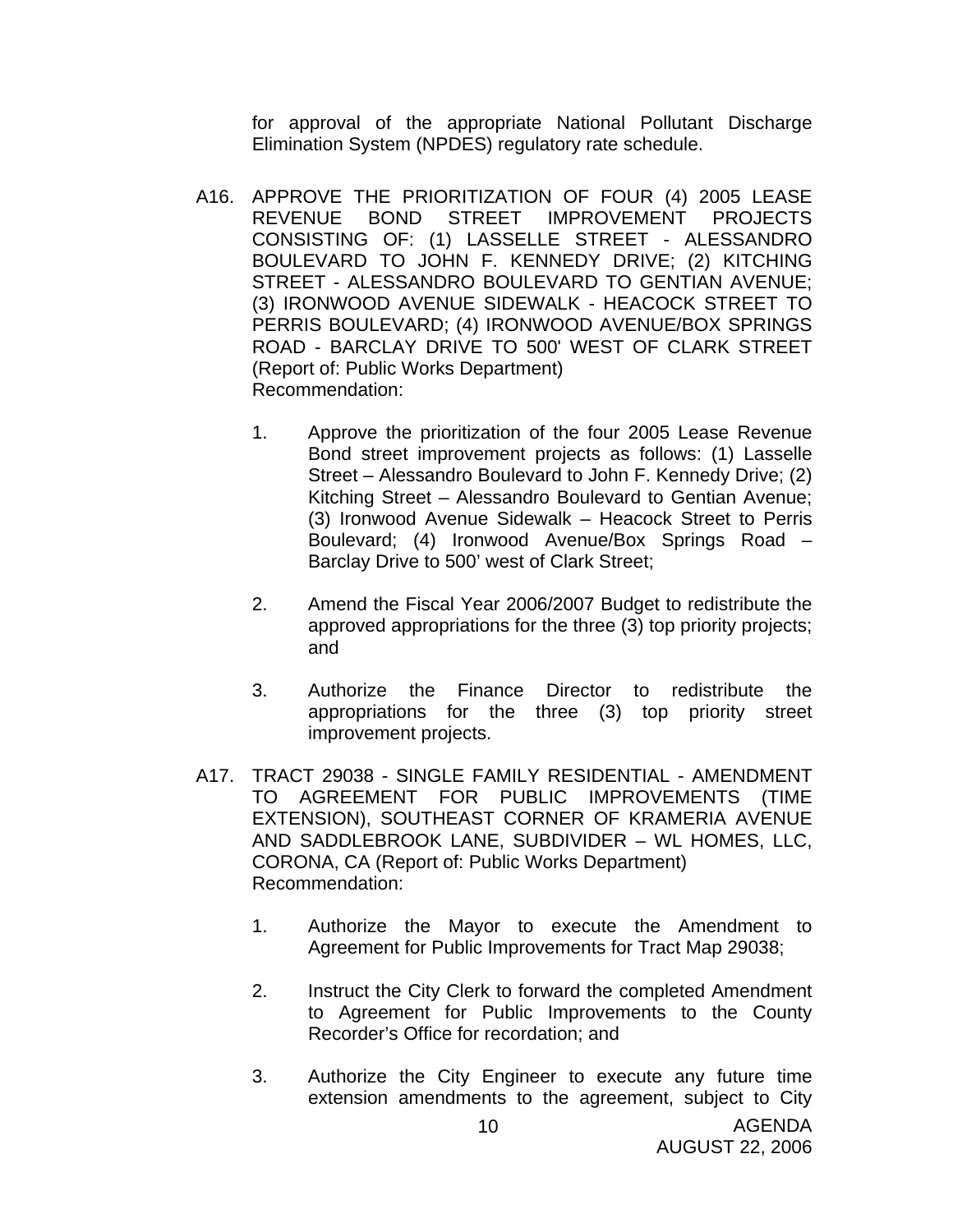Attorney approval, if the required public improvements are not completed within said timeframe.

- A18. PA02-0109 LA PACIFICA APARTMENTS AMENDMENT TO AGREEMENT FOR PUBLIC IMPROVEMENTS (TIME EXTENSION), NORTHWEST CORNER OF HEMLOCK AVENUE AND GRAHAM STREET, SUBDIVIDER – M. TIMM DEVELOPMENT, INC., SANTA BARBARA, CA (Report of: Public Works Department) Recommendation:
	- 1. Authorize the Mayor to execute the Amendment to Agreement for Public Improvements for PA02-0109;
	- 2. Instruct the City Clerk to forward the completed Amendment to Agreement for Public Improvements to the County Recorder's Office for recordation; and
	- 3. Authorize the City Engineer to execute any future time extension amendments to the agreement, subject to City Attorney approval, if the required improvements are not completed within said timeframe.
- A19. TRACT 29732 SINGLE FAMILY RESIDENTIAL AMENDMENT TO AGREEMENT FOR PUBLIC IMPROVEMENTS (TIME EXTENSION), EAST OF OLIVER STREET, NORTH OF IRIS AVENUE, SOUTH OF JOHN F. KENNEDY DRIVE, AND WEST OF MORENO BEACH DRIVE, SUBDIVIDER – GREYSTONE HOMES, INC., TEMECULA, CA (Report of: Public Works Department) Recommendation:
	- 1. Authorize the Mayor to execute the Amendment to Agreement for Public Improvements for Tract Map 29732;
	- 2. Instruct the City Clerk to forward the completed Amendment to Agreement for Public Improvements to the County Recorder's Office for recordation; and
	- 3. Authorize the City Engineer to execute any future time extension amendments to the agreement, subject to City Attorney approval if the required public improvements are not completed within said timeframe.
- A20. TRACT 29732 OFFSITE IMPROVEMENTS SINGLE FAMILY RESIDENTIAL – 2ND AMENDMENT TO AGREEMENT FOR PUBLIC IMPROVEMENTS (TIME EXTENSION), EAST OF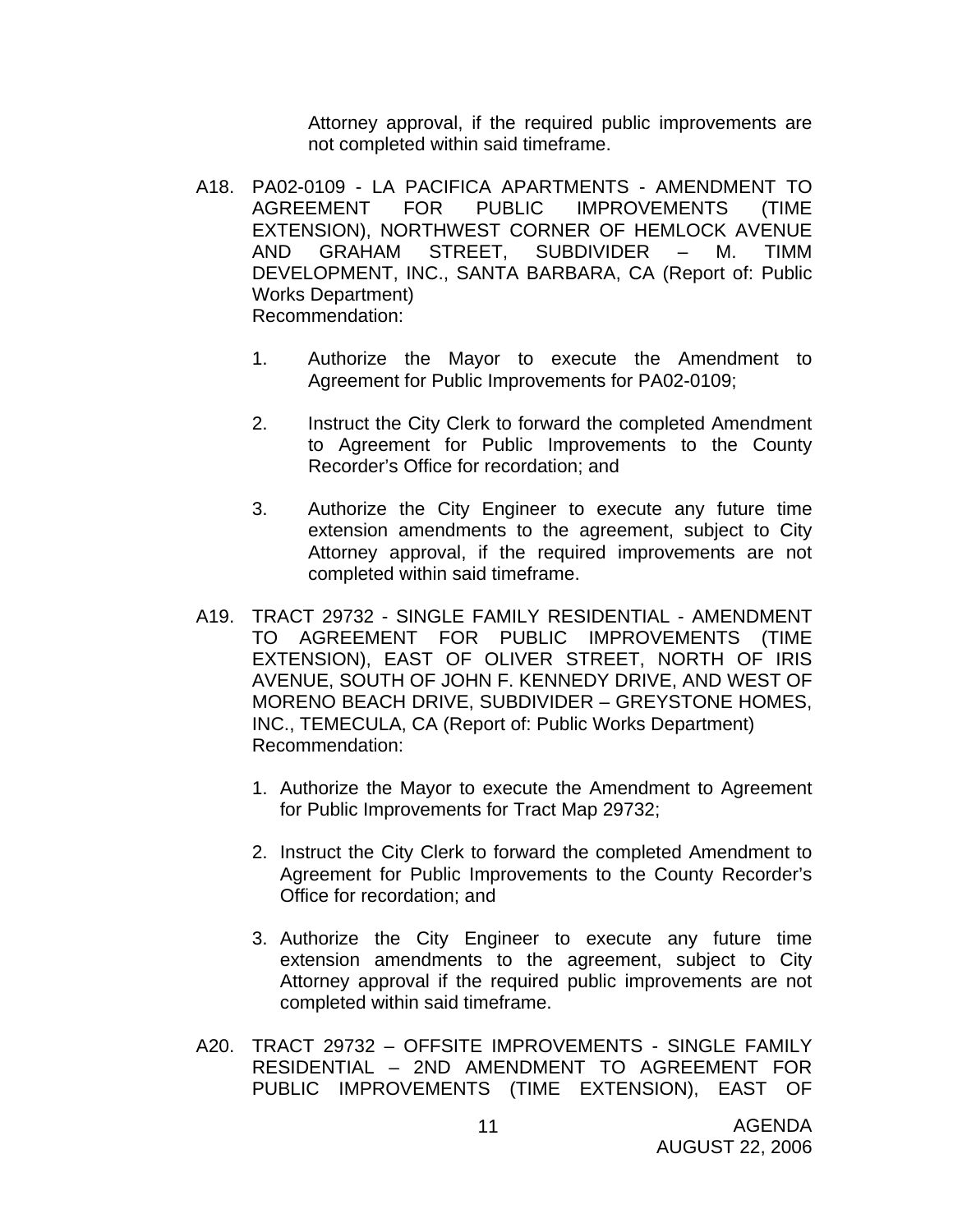OLIVER STREET, NORTH OF IRIS AVENUE, SOUTH OF JOHN F. KENNEDY DRIVE, AND WEST OF MORENO BEACH DRIVE, SUBDIVIDER – GREYSTONE HOMES, INC., TEMECULA, CA (Report of: Public Works Department) Recommendation:

- 1. Authorize the Mayor to execute the  $2^{nd}$  Amendment to Agreement for Public Improvements for Tract Map 29732 Offsite Improvements;
- 2. Instruct the City Clerk to forward the completed  $2<sup>nd</sup>$  Amendment to Agreement for Public Improvements to the County Recorder's Office for recordation; and
- 3. Authorize the City Engineer to execute any future time extension amendments to the agreement, subject to City Attorney approval, if the required public improvements are not completed within said timeframe.
- A21. TRACTS 31284 AND 31284-1 REQUEST TO EXTEND THE TIME FOR A FULL ROAD CLOSURE OF COTTONWOOD AVENUE BETWEEN QUINCY STREET AND PRANCER LANE FOR THE CONSTRUCTION AND INSTALLATION OF A WATERLINE AND COMPLETION OF THAT SEGMENT OF THE QUINCY CHANNEL CROSSING FROM AUGUST 24, 2006 TO OCTOBER 27, 2006, SUBDIVIDER – MERITAGE HOMES OF CALIFORNIA, INC., A CALIFORNIA CORPORATION, IRVINE, CA (Report of: Public Works Department) Recommendation: Authorize an extension of the time for a full road

closure for Tracts 31284 and 31284-1 of Cottonwood Avenue between Quincy Street and Prancer Lane for the construction and installation of a waterline and completion of that section of the Quincy Channel Crossing from August 24, 2006 to October 27, 2006.

- A22. TRACT 32835 APPROVE FINAL MAP, EAST SIDE OF NASON STREET, SOUTH OF FIR AVNUE, AND WEST OF EUCALYPTUS AVENUE, SUBDIVIDER – BEAZER HOMES OF SOUTHERN CALIFORNIA (Report of: Public Works Department) Recommendation: Approve Tract 32835; and authorize the City Clerk to sign the map and transmit said map to the County Recorder's office for recordation.
- A23. PA02-0120 IDI WAREHOUSE AMENDMENT TO AGREEMENT FOR PUBLIC IMPROVEMENTS (TIME EXTENSION), EAST OF PERRIS BOULEVARD, SOUTH OF GLOBE STREET, NORTH OF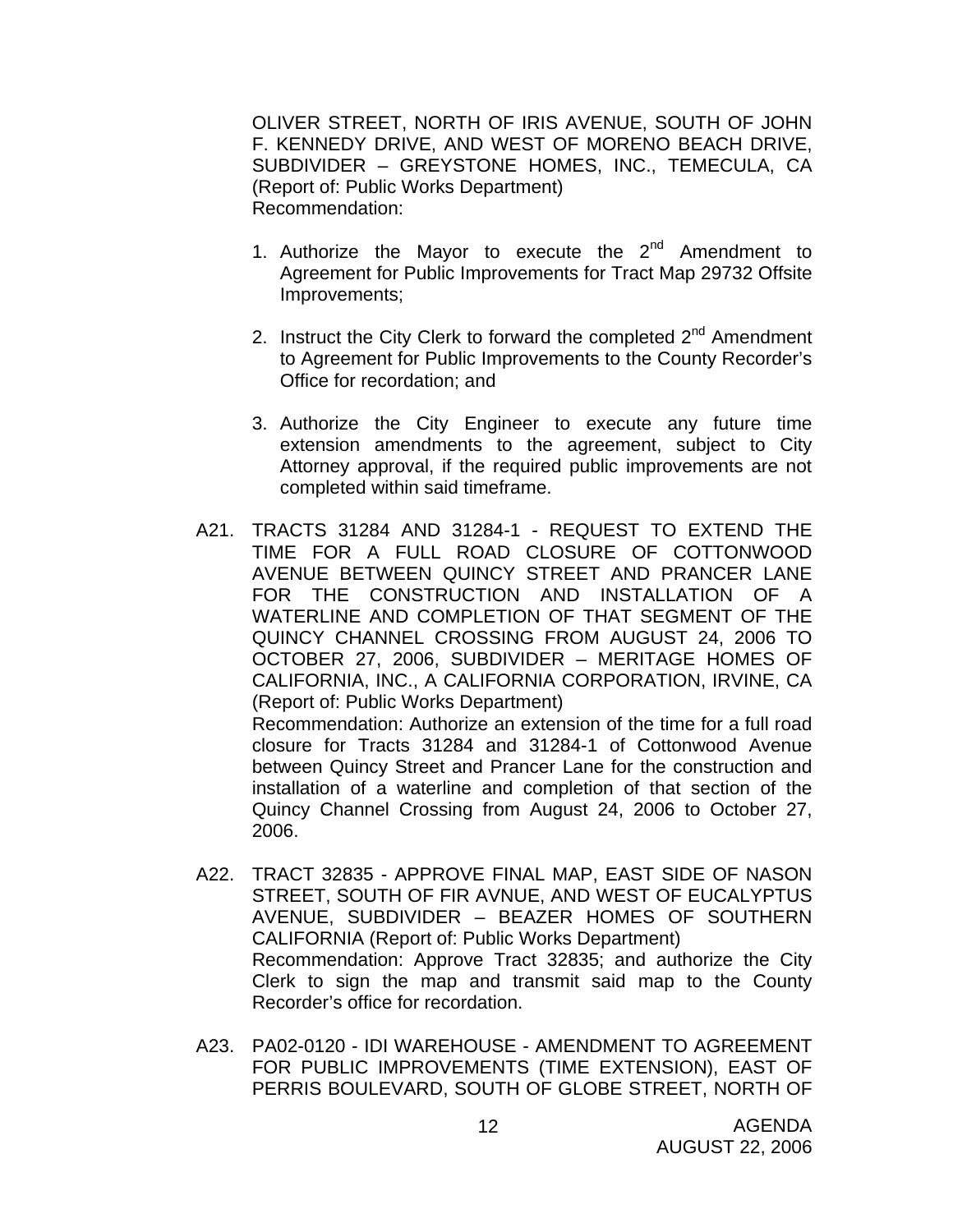THE PERRIS VALLEY STORM DRAIN, SUBDIVIDER – INDUSTRIAL DEVELOPMENT INTERNATIONAL, INC., IRVINE, CA (Report of: Public Works Department) Recommendation:

- 1. Authorize the Mayor to execute the Amendment to Agreement for Public Improvements for PA02-0120;
- 2. Instruct the City Clerk to forward the completed Amendment to Agreement for Public Improvements to the County Recorder's Office for recordation; and
- 3. Authorize the City Engineer to execute any future time extension amendments to the agreement, subject to City Attorney approval, if the required public improvements are not completed within said timeframe.
- A24. AUTHORIZE THE FIRST AMENDMENT TO AGREEMENT FOR PROFESSIONAL CONSULTANT SERVICES FOR STATE ROUTE 60/MORENO BEACH DRIVE INTERCHANGE AND NASON STREET OVERCROSSING IMPROVEMENTS, PROJECT NO. 07- 41570024 (Report of: Public Works Department) Recommendation:
	- 1. Authorize the First Amendment to Agreement for Professional Consultant Services to Parsons Transportation Group, Inc., 2201 Dupont Drive, Suite 200, Irvine, California 92612, to provide additional Planning/Project Approval and Environmental Document (Planning/PA&ED) phase services;
	- 2. Authorize the Mayor to execute the First Amendment to Agreement for Professional Consultant Services with Parsons Transportation Group, Inc.;
	- 3. Authorize an increase to Purchase Order No. 30209 to Parsons Transportation Group, Inc., in the amount of \$103,069 (\$93,699 for the proposal amount plus \$9,370 for contingency) when the First Amendment has been signed by all parties (415.70024);
	- 4. Authorize the City Manager to execute any subsequent related minor amendments to the Agreement for Professional Consultant Services with Parsons Transportation Group, Inc. up to, but not to exceed the Purchase Order contingency authorized amount of \$75,587 (\$66,217 for the Agreement contingency plus \$9,370 for the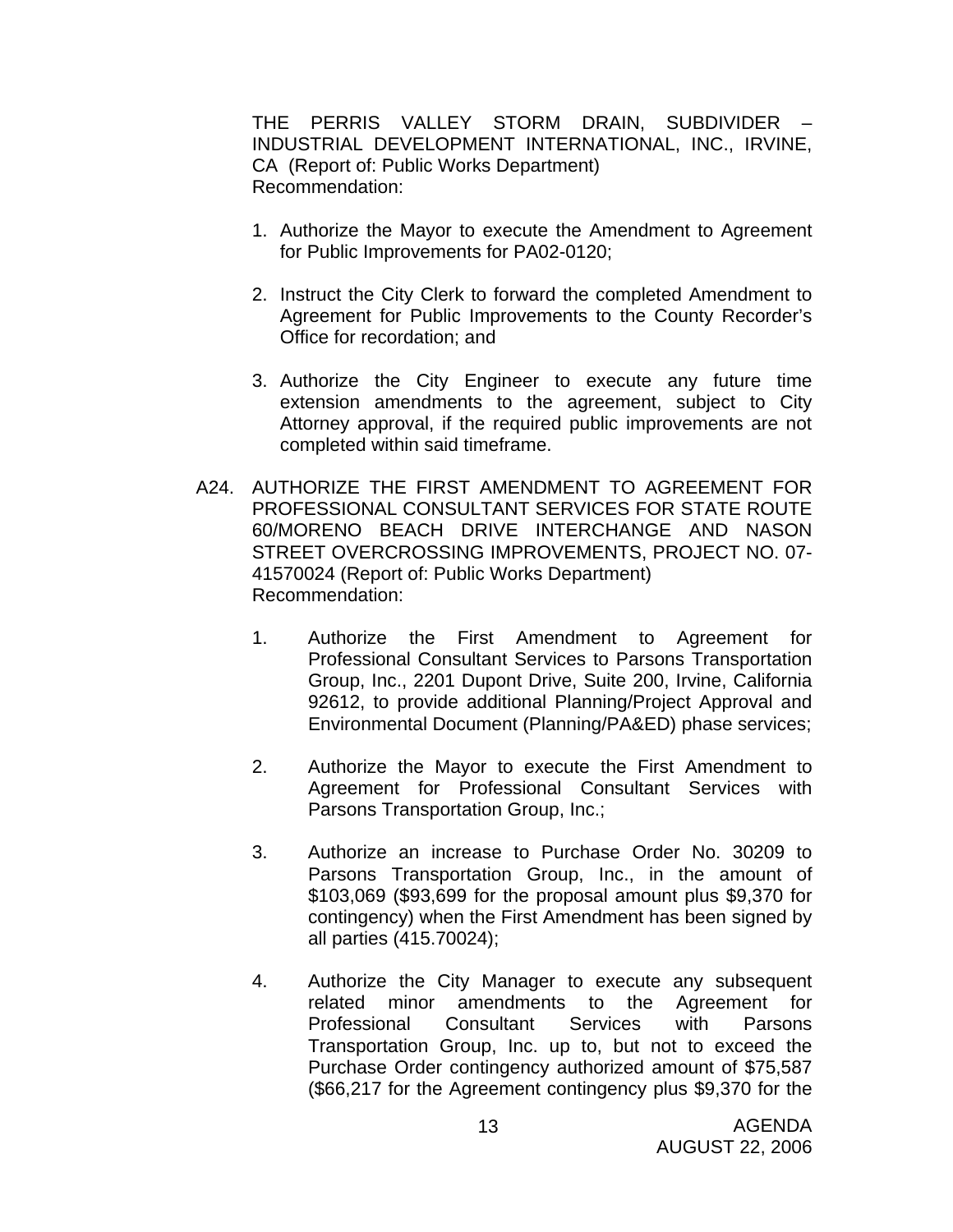First Amendment contingency), subject to approval of the City Attorney.

- A25. NOTICE OF COMPLETION AND ACCEPTANCE OF THE TRAFFIC SIGNALS AT INDIAN STREET AND BAY AVENUE, AND AT LASSELLE STREET AND JOHN F. KENNEDY DRIVE, PROJECT NOS. 03-13766123 AND 03-13768123 (Report of: Public Works Department) Recommendation:
	- 1. Ratify Contract Change Order Nos. 1, 2 and 3 (final);
	- 2. Accept the work as complete for the traffic signals at Indian Street and Bay Avenue and at Lasselle Street and John F. Kennedy Drive, constructed by New West Signal, 14055 Foothill Boulevard, Fontana, California 91730;
	- 3. Direct the City Clerk to record the Notice of Completion within ten (10) calendar days at the office of the County Recorder of Riverside County, as required by Section 3093 of the California Civil Code;
	- 4. Authorize the Director of Finance to release the retention to New West Signal, Inc., thirty-five (35) calendar days after the date of recordation of the Notice of Completion, if no claims are filed against the project; and
	- 5. Accept the improvements into the City's maintained road system.
- A26. NOTICE OF COMPLETION AND ACCEPTANCE OF THE TRAFFIC SIGNALS AT IRONWOOD AVENUE AND NASON STREET (PROJECT NO. 03-12566923) AND AT IRONWOOD AVENUE AND MORENO BEACH DRIVE (PROJECT NO. 03- 12566723) (Report of: Public Works Department) Recommendation:
	- 1. Ratify Contract Change Orders No. 1 and 2 (Final) for Project No. 03-12566923 Traffic Signal at Ironwood Avenue and Nason Street and Contract Change Order No. 1 (Final) for Project No. 03-12566723, Traffic Signal at Ironwood Avenue and Moreno Beach Drive;
	- 2. Accept the work as complete for the traffic signals and road improvements at Ironwood Avenue and Nason Street and at Ironwood Avenue and Moreno Beach Drive, constructed by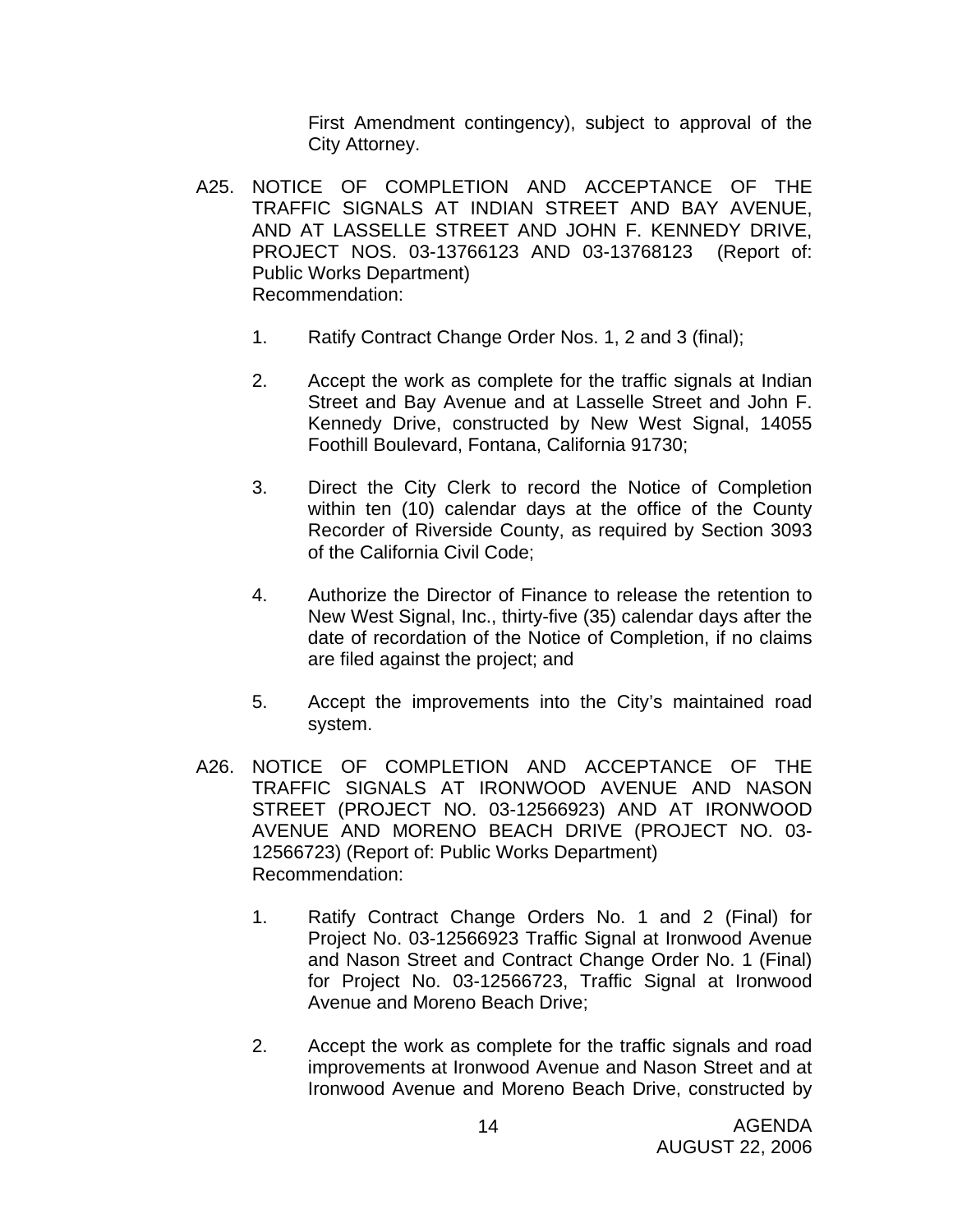Hillcrest Contracting, Inc., 1467 Circle City Drive, Corona, CA 92879;

- 3. Direct the City Clerk to record the Notice of Completion within ten (10) calendar days at the office of the County Recorder of Riverside County, as required by Section 3093 of the California Civil Code;
- 4. Authorize the Director of Finance to release the retention to Hillcrest Contracting, Inc. thirty-five (35) calendar days after the date of recordation of the Notice of Completion, if no claims are filed against the project; and
- 5. Accept the improvements into the City's maintained road system.
- A27. SECOND AMENDMENT TO AGREEMENT FOR PROFESSIONAL CONSULTANT SERVICES WITH NORRIS-REPKE (Report of: Public Works Department) Recommendation:
	- 1. Approve the Second Amendment to Agreement for Professional Consultant Services with Norris-Repke, 400 North Tustin Avenue, Suite 230, Santa Ana, CA 92705 to provide Professional Consultant Services;
	- 2. Authorize the Mayor to execute said Second Amendment to Agreement for Professional Consultant Services with Norris-Repke; and
	- 3. Authorize an increase in the Purchase Order to Norris-Repke in the amount of \$231,000.00 when the Second Amendment to Agreement has been signed by all parties.
- A28. ACCEPT AND APPROVE AGREEMENT FOR THE REIMBURSEMENT OF TRANSPORTATION UNIFORM MITIGATION FEE FUNDS BETWEEN RIVERSIDE COUNTY TRANSPORTATION COMMISSION AND CITY OF MORENO VALLEY FOR PERRIS BOULEVARD WIDENING FROM IRONWOOD AVENUE TO MANZANITA AVENUE - PROJECT NO. 11-41570225 (Report of: Public Works Department) Recommendation:
	- 1. Accept and approve the Agreement for the Reimbursement of Transportation Uniform Mitigation Fee (TUMF) Funds between Riverside County Transportation Commission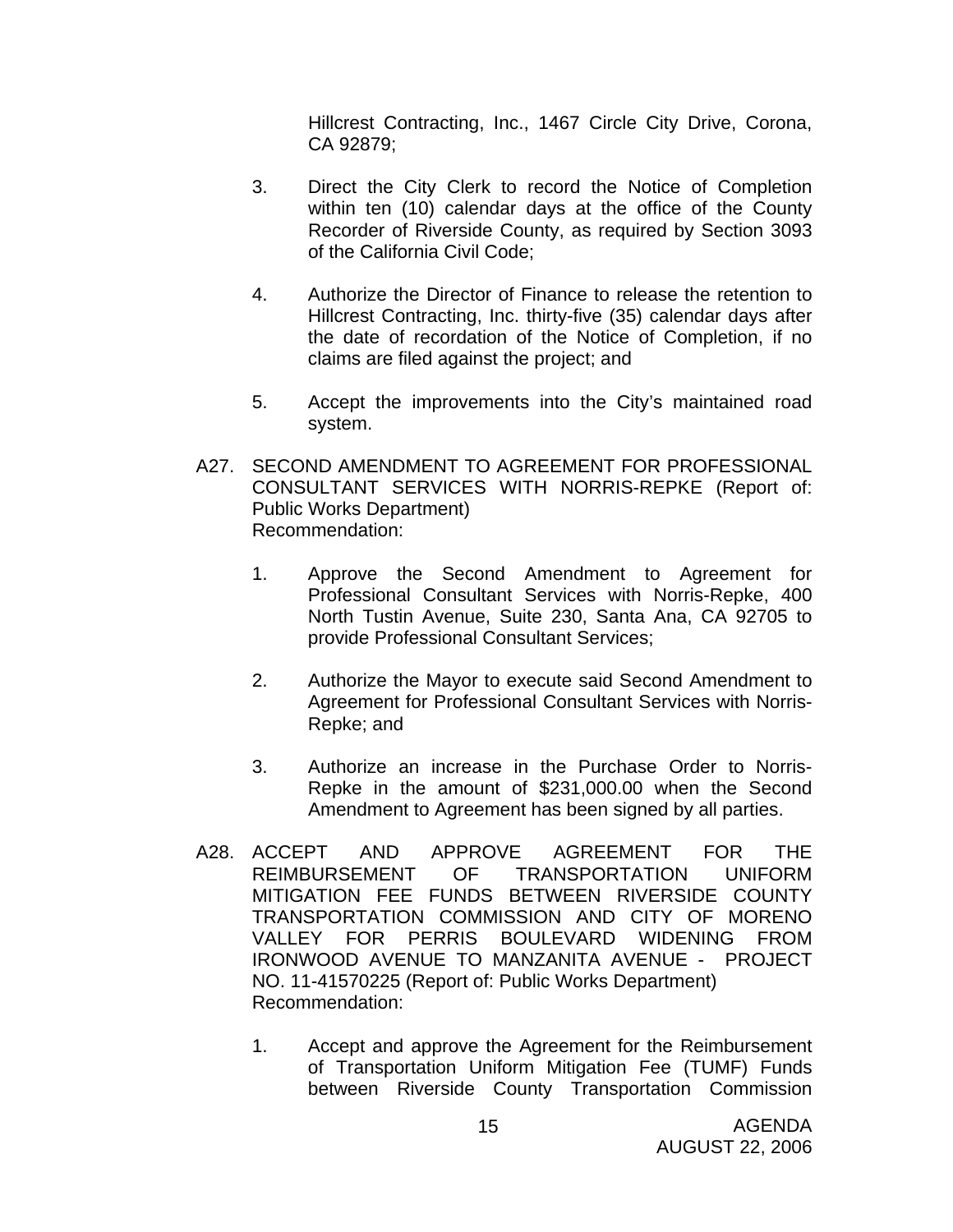(RCTC) and the City of Moreno Valley for Perris Boulevard Widening from Ironwood Avenue to Manzanita Avenue; and

- 2. Authorize the Mayor to execute the Agreement for the Reimbursement of TUMF Funds between RCTC and City of Moreno Valley for Perris Boulevard Widening from Ironwood Avenue to Manzanita Avenue.
- A29. ACCEPT AND APPROVE AGREEMENT FOR THE REIMBURSEMENT TO TRANSPORTATION UNIFORM MITIGATION FEE FUNDS BETWEEN RIVERSIDE COUNTY TRANSPORTATION COMMISSION AND CITY OF MORENO VALLEY FOR PERRIS BOULEVARD WIDENING FROM RAMONA EXPRESSWAY TO CACTUS AVENUE - PROJECT NO. 11- 41570125 (Report of: Public Works Department) Recommendation:
	- 1. Accept and approve the Agreement for the Reimbursement of Transportation Uniform Mitigation Fee (TUMF) Funds between Riverside County Transportation Commission (RCTC) and City of Moreno Valley for Perris Boulevard Widening from Ramona Expressway to Cactus Avenue; and
	- 2. Authorize the Mayor to execute the Agreement for the Reimbursement of TUMF Funds between RCTC and City of Moreno Valley for Perris Boulevard Widening from Ramona Expressway to Cactus Avenue.
- A30. AUTHORIZE THE CITY MANAGER TO NEGOTIATE AND PURCHASE TWO TWENTY-EIGHT MEGAVOLT AMP (MVA) TRANSFORMERS FOR THE MORENO VALLEY UTILITIES SUBSTATION (Report of: Public Works Department) Recommendation:
	- 1. Authorize the City Manager to negotiate and purchase two 28 megavolt amp transformers for the Moreno Valley Utilities substation located at the southwest corner of Moreno Beach Drive and Cottonwood Avenue; and
	- 2. Adopt a Negative Declaration for the proposal.
- A31. TRACT 31591 ACCEPT IMPROVEMENT CREDIT AGREEMENT DEVELOPMENT IMPACT FEES FOR ARTERIAL STREETS AND TRAFFIC SIGNALS, WESTBOUND EUCALYPTUS AVENUE ¼ MILE EAST OF LASSELLE STREET TO MORRISON STREET, DEVELOPER – MVGH 2004, LLC, IRVINE, CA (Report of: Public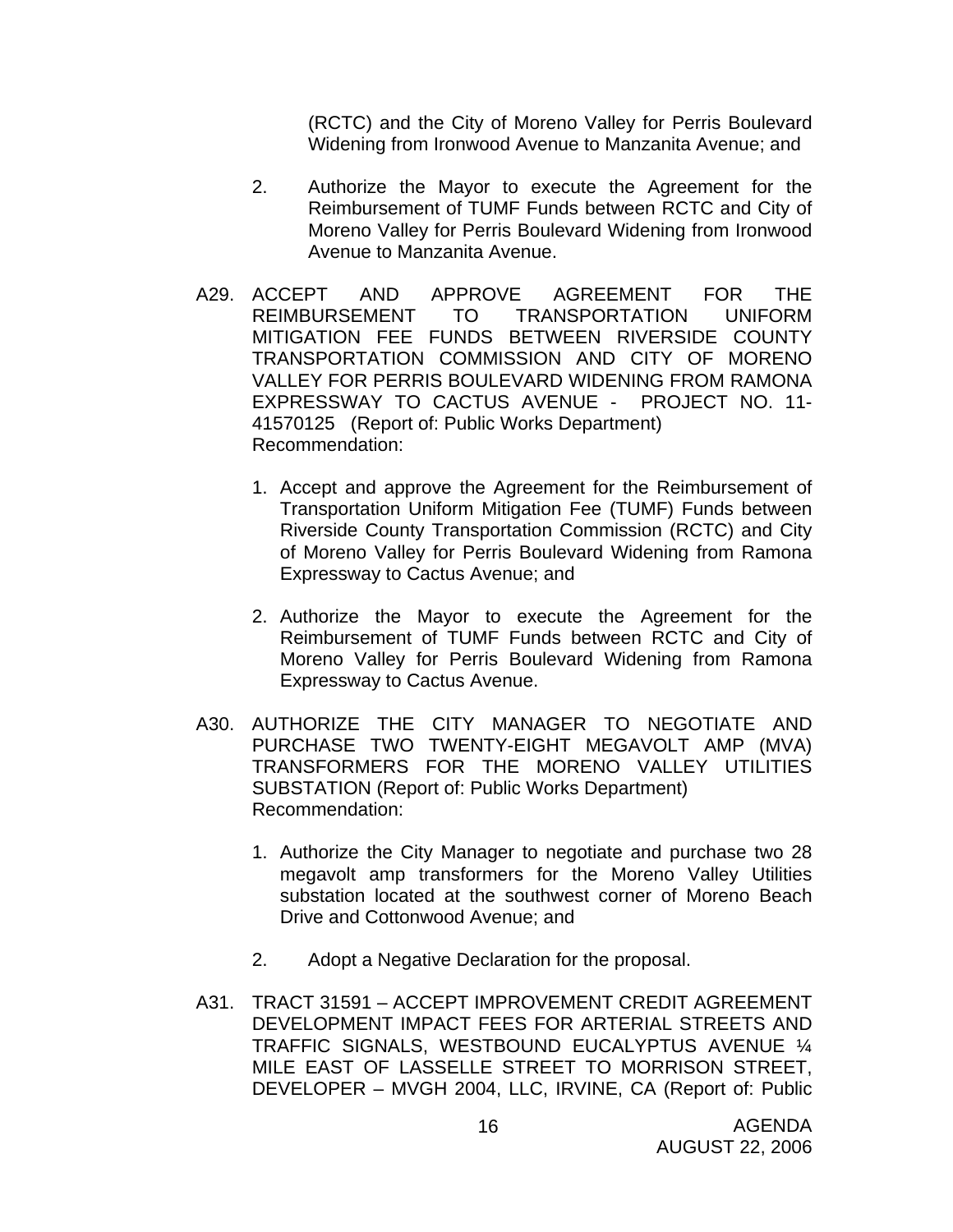Works Department) Recommendation:

- 1. Accept the Improvement Credit Agreement Development Impact Fees for Arterial Streets and Traffic Signals (DIF Agreement) for Tract 31591;
- 2. Authorize the Mayor to execute the Agreement; and
- 3. Direct the City Clerk to forward the signed Agreement to the County Recorder's Office for recordation.
- A32. NOTICE OF COMPLETION AND ACCEPTANCE OF THE IRIS AVENUE 12KV ELECTRICAL CABLE IN EXISTING CONDUIT IN IRIS AVENUE (PERRIS BOULEVARD TO LASSELLE STREET) PROJECT NO. 06-00200 (Report of: Public Works Department) Recommendation:
	- 1. Accept the work as complete for the Iris Avenue 12kV Electrical Cable in Existing Conduit in Iris Avenue (Perris Boulevard to Lasselle Street) constructed by DeYoung Power Systems, Inc., 2011 West Park Avenue, Redlands, California 92373;
	- 2. Direct the City Clerk to record the Notice of Completion within ten (10) days, at the office of the County Recorder of Riverside County, as required by Section 3093 of the California Civil Code; and
	- 3. Authorize the Director of Finance to release the retention to DeYoung Power Systems, Inc., thirty-five (35) calendar days after the date of recordation of the Notice of Completion if no claims are filed against the project.
- A33. PARCEL MAP 34604 APPROVE FINAL MAP, EAST SIDE OF VETERAN'S WAY BETWEEN GOLDENCREST DRIVE AND CALLE SAN JUAN DE LOS LAGOS, SUBDIVIDER – RECHEY ENTERPRISES, NEWPORT BEACH, CA (Report of: Public Works Department) Recommendation:
	- 1. Approve Parcel Map 34604; and
	- 2. Authorize the City Clerk to sign the map and transmit said map to the County Recorder's Office for recordation.

|  | A34. PARCEL | <b>MAP</b> | 33930 |  | <b>ACCEPT</b> | <b>IMPROVEMENT</b> |
|--|-------------|------------|-------|--|---------------|--------------------|
|--|-------------|------------|-------|--|---------------|--------------------|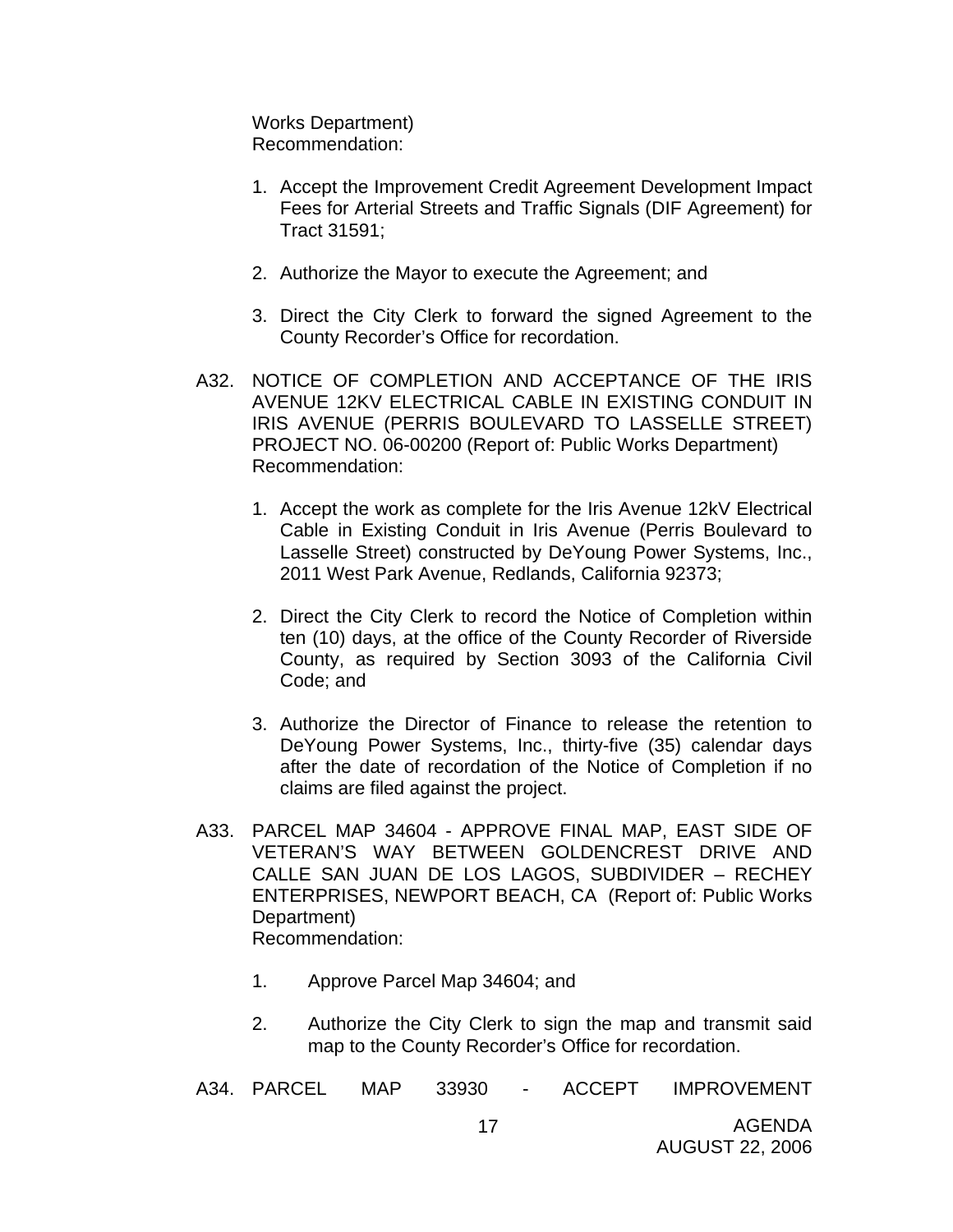CREDIT/REIMBURSEMENT AGREEMENT TRANSPORTATION UNIFORM MITIGATION FEE PROGRAM, ELSWORTH STREET AND ALESSANDRO BOULEVARD, SUBDIVIDER – MORENO VALLEY HEALTH, LLC, DENVER, CO 80228 (Report of: Public Works Department) Recommendation:

- 1. Accept the Improvement Credit/Reimbursement Agreement Transportation Uniform Mitigation Fee Program (TUMF Agreement) for Parcel Map 33930;
- 2. Authorize the Mayor to execute the Agreement; and
- 3. Direct the City Clerk to forward the signed Agreement to the County Recorder's Office for recordation.
- A35. PUBLIC WORKS LOAN AGREEMENT TO FINANCE ELECTRICAL DISTRIBUTION SYSTEM (Report of: Economic Development Department) Recommendation: Adopt Resolution No. 2006-90, a resolution of the City of Moreno Valley approving and authorizing the execution of a Public Works Agreement with the Community Redevelopment Agency of the City of Moreno Valley.

#### Resolution No. 2006-90

 A Resolution of the City Council of the City of Moreno Valley Approving and Authorizing the Execution of a Public Works Loan Agreement with the Community Redevelopment Agency of the City of Moreno Valley and Making Certain Findings in Connection with the Provision of Public Improvements and Authorizing Such Improvements in Connection therewith

- A36. APPOINTMENT OF COUNCIL MEMBER FRANK WEST AS THE CITY'S VOTING DELEGATE TO THE LEAGUE OF CALIFORNIA CITIES 2006 ANNUAL CONFERENCE BUSINESS MEETING TO BE HELD SATURDAY, SEPTEMBER 9, 2006 (ORAL PRESENTATION ONLY – NO WRITTEN MATERIAL PROVIDED) (Report of: City Clerk's Department)
- A37. APPROVAL FOR THE FOURTH AMENDMENT TO POLICE CONTRACT (Report of: Police Department) Recommendation: Approve the Fourth Amendment to the police contract.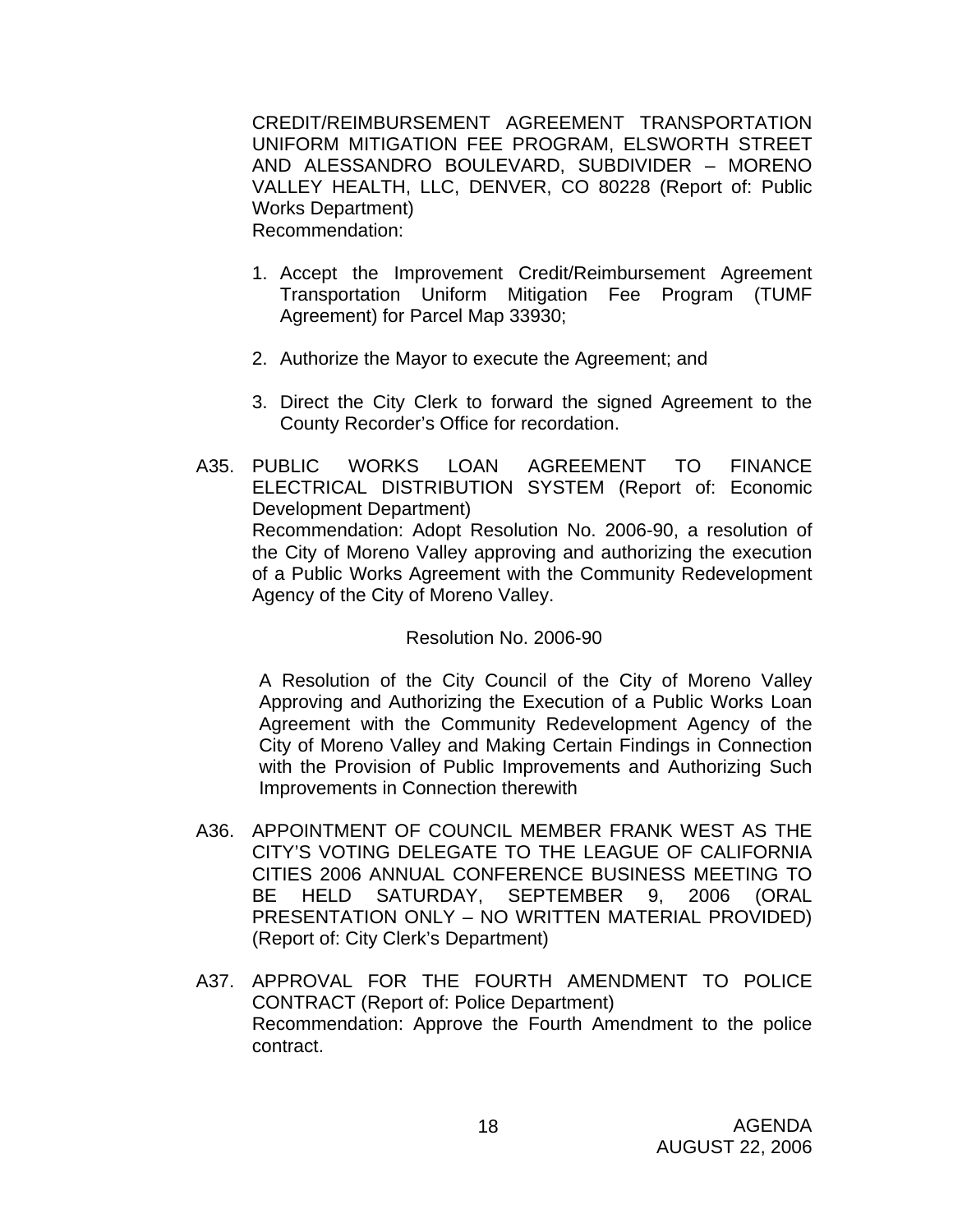A38. A RESOLUTION OF THE CITY COUNCIL OF THE CITY OF MORENO VALLEY, CALIFORNIA, ADOPTING RULES AND PROCEDURES FOR CONDUCT OF THE HEARING REGARDING THE APPEAL OF DECISION OF THE CITY MANAGER RELATING TO THE COUNTRY SQUIRE MOBILE ESTATES CAPITAL REPLACEMENT PASS-THROUGH (Report of: Economic Development Department) Recommendation: Approve the resolution adopting rules and procedures to conduct an appeal hearing concerning the City

Manager's decision to allow a pass-through to be charged to the residents of Country Squire Mobile Estates.

#### Resolution No. 2006-91

A Resolution of the City Council of the City of Moreno Valley, California, Adopting Rules and Procedures for Conduct of the Hearing Regarding the Appeal of Decision of the City Manager Relating to the Country Squire Mobile Estates Capital Replacement Pass-Through

A39. RESOLUTION TEMPORARILY FORBEARING THE ISSUANCE OF PERMITS FOR THE CONSTRUCTION OF CERTAIN TELECOMMUNICATION FACILITIES IN THE PUBLIC RIGHTS-OF-WAY (Report of: Administrative Services Department) Recommendation: Adopt the proposed resolution, temporarily forbearing the issuance of permits for the construction of certain telecommunication facilities in the public rights-of-way.

Resolution No. 2006-92

 A Resolution of the City Council of the City of Moreno Valley, California, Temporarily Forbearing the Issuance of Permits for the Construction of Certain Telecommunication Facilities in the Public Rights-of-Way

#### **B. CONSENT CALENDAR** - **COMMUNITY SERVICES DISTRICT**

- B1. ORDINANCES FIRST READING BY TITLE ONLY Recommendation: Waive reading of all Ordinance Introductions and read by title only.
- B2. MINUTES REGULAR MEETING OF JULY 11, 2006 (Report of: City Clerk's Department) Recommendation: Approve as submitted.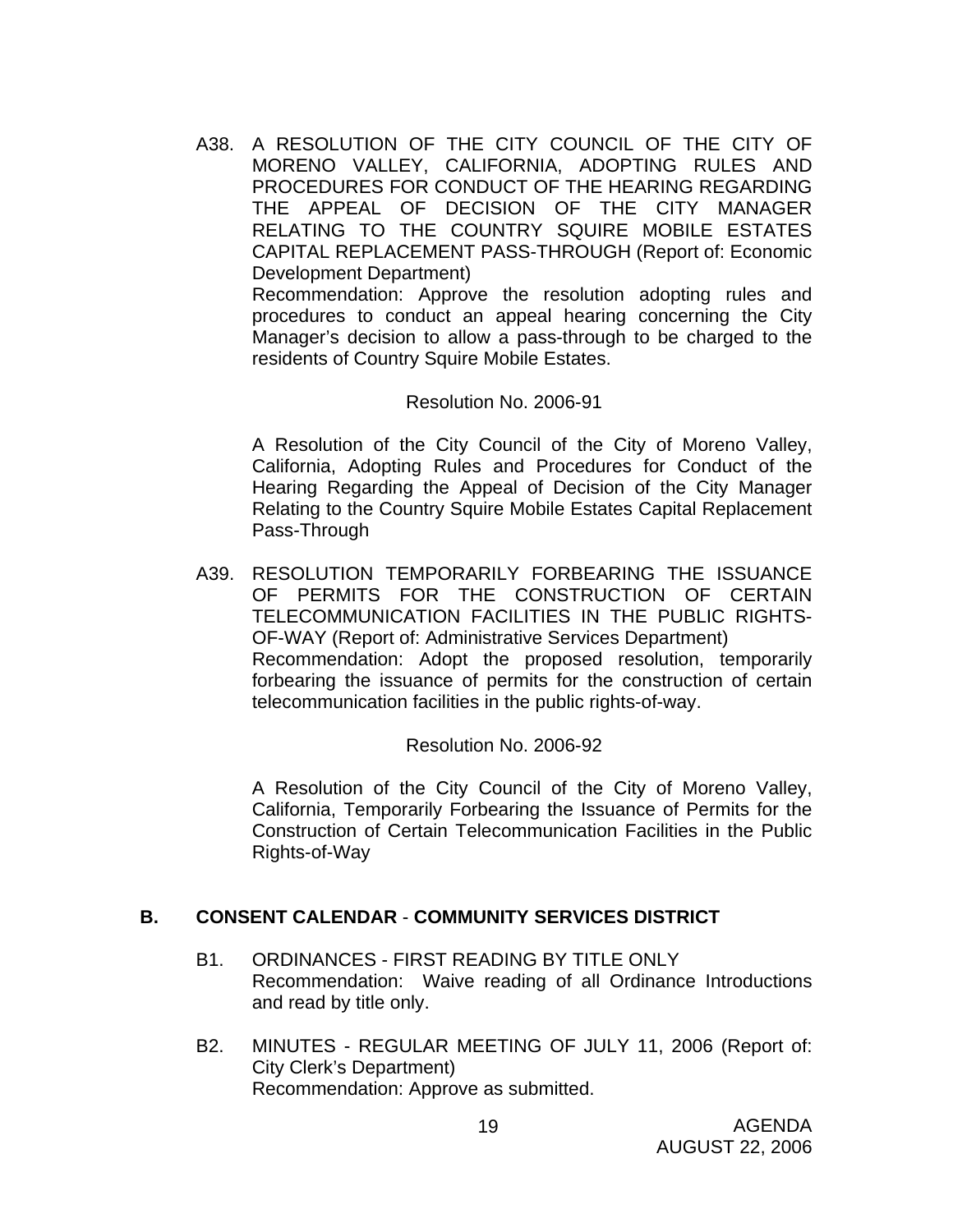- B3. NAMING OF THE AQUEDUCT LINEAR PARK LOCATED WITHIN TRACT 32215 (Report of: Parks & Recreation Department) Recommendation: Adopt the name as recommended and submitted by the Parks and Recreation Commission for the new aqueduct linear park located within Tract 32215 (Scottish Village) as "Pan Am Linear Park."
- B4. PUBLIC MEETING REGARDING MAIL BALLOT PROCEEDINGS FOR TENTATIVE TRACT 33436 - BALLOTED ITEMS CSD ZONE B AND CSD ZONE D (Report of: Public Works Department) Recommendation: Accept public comments regarding the mail ballot proceedings for Tentative Tract 33436 (and all affected phases) for inclusion into and approval of the annual parcel charge for CSD Zone B (Residential Street Lighting) and CSD Zone D (Parkway Landscape Maintenance).
- B5. PUBLIC MEETING REGARDING THE MAIL BALLOT PROCEEDINGS FOR A PROPOSED INCREASE IN THE PREVIOUSLY APPROVED ANNUAL PARCEL CHARGE FOR COMMUNITY SERVICES DISTRICT (CSD) ZONE D (PARKWAY LANDSCAPE MAINTENANCE) FOR TRACT 31424 AND ASSESSOR PARCEL NUMBER (APN) 478-020-007 IN TRACT 31269 (Report of: Public Works Department) Recommendation: Accept public comments regarding the mail ballot proceedings for the proposed increase in the CSD Zone D annual parcel charge for Tract 31424 and APN 478-020-007 in Tract 31269.

#### **C. CONSENT CALENDAR** - **COMMUNITY REDEVELOPMENT AGENCY**

- C1. ORDINANCES FIRST READING BY TITLE ONLY Recommendation: Waive reading of all Ordinance Introductions and read by title only.
- C2. MINUTES REGULAR MEETING OF JULY 11, 2006 (Report of: City Clerk's Department) Recommendation: Approve as submitted.
- AGENDA C3. PUBLIC WORKS LOAN AGREEMENT TO FINANCE ELECTRICAL DISTRIBUTION SYSTEM (Report of: Economic Development Department) Recommendation: Adopt Resolution No. RDA 2006-05, a resolution of the Community Redevelopment Agency of the City of Moreno Valley approving and authorizing the execution of a Public Works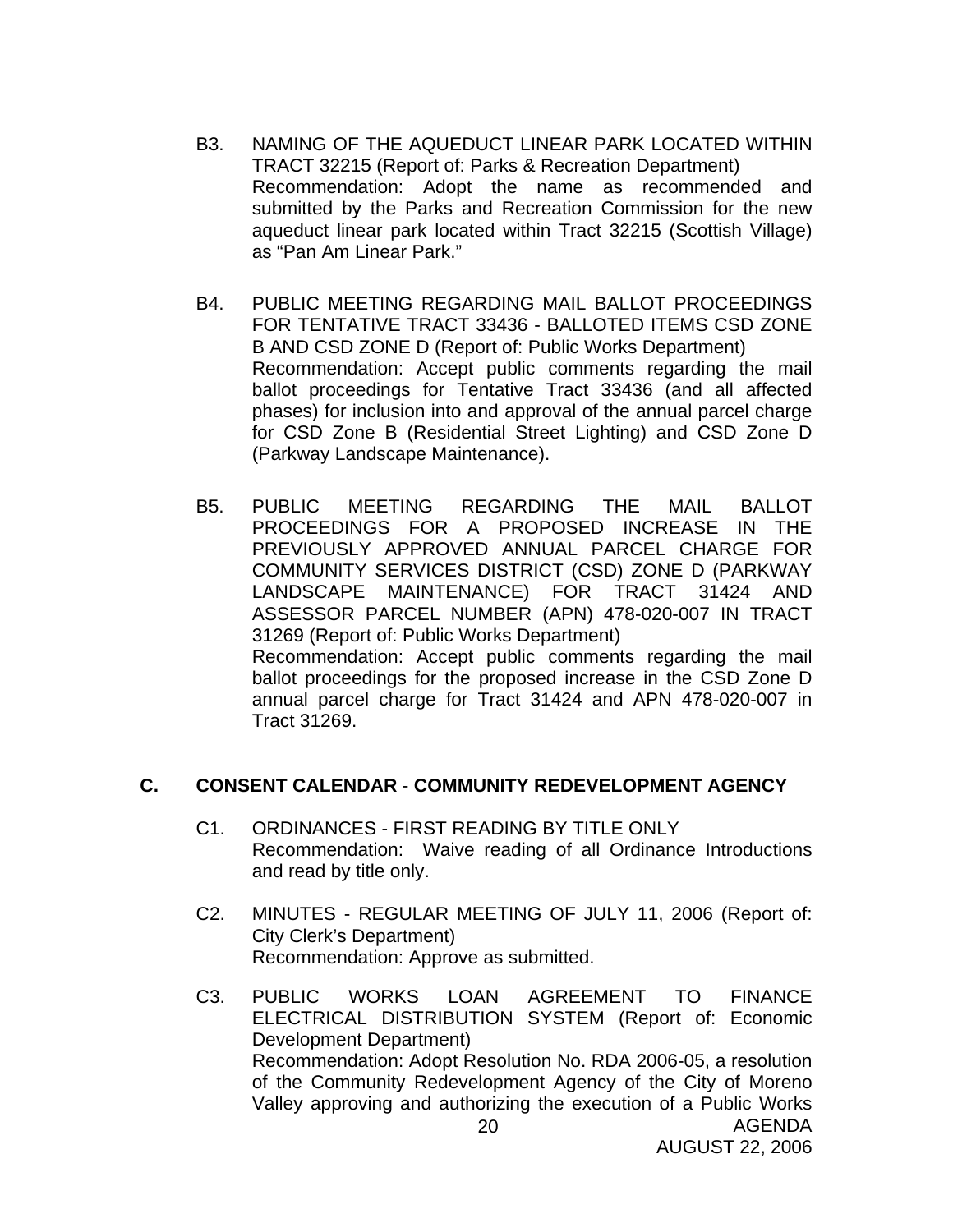Agreement with the City of Moreno Valley.

Resolution No. RDA 2006-05

A Resolution of the Community Redevelopment Agency of the City of Moreno Valley Approving and Authorizing the Execution of a Public Works Loan Agreement with the City of Moreno Valley and Making Certain Findings in Connection with the Provision of Public Improvements and Authorizing such Improvements in Connection therewith

## **D. CONSENT CALENDAR** - **BOARD OF LIBRARY TRUSTEES**

- D1. ORDINANCES FIRST READING BY TITLE ONLY Recommendation: Waive reading of all Ordinance Introductions and read by title only.
- D2. MINUTES REGULAR MEETING OF JULY 11, 2006 (Report of: City Clerk's Department) Recommendation: Approve as submitted.

# **E. PUBLIC HEARINGS**

Questions or comments from the public on a Public Hearing matter are limited to five minutes per individual and must pertain to the subject under consideration.

 Those wishing to speak should complete and submit a GOLDENROD speaker slip to the Bailiff.

- E1. QUASI-JUDICIAL HEARING REGARDING AN APPEAL OF CITY MANAGER'S DECISION TO APPROVE A PASS-THROUGH PAYMENT TO RESIDENTS OF COUNTRY SQUIRE MOBILE ESTATES (Report of: Economic Development Department) Recommendation: That the City Council, after conducting a quasijudicial hearing:
	- 1. Uphold the City Manager's June 30, 2006 decision to approve a capital replacement pass-through payment of \$231.85 per month, per space for sixty months to be collected from space tenants at Country Squire Mobile Estates by the owner, Country Squire Mobile Estates, LLC; and
	- 2. Increase the pass-through amount by \$16,095.00 from \$1,229,709 to \$1,245,804 thereby increasing the monthly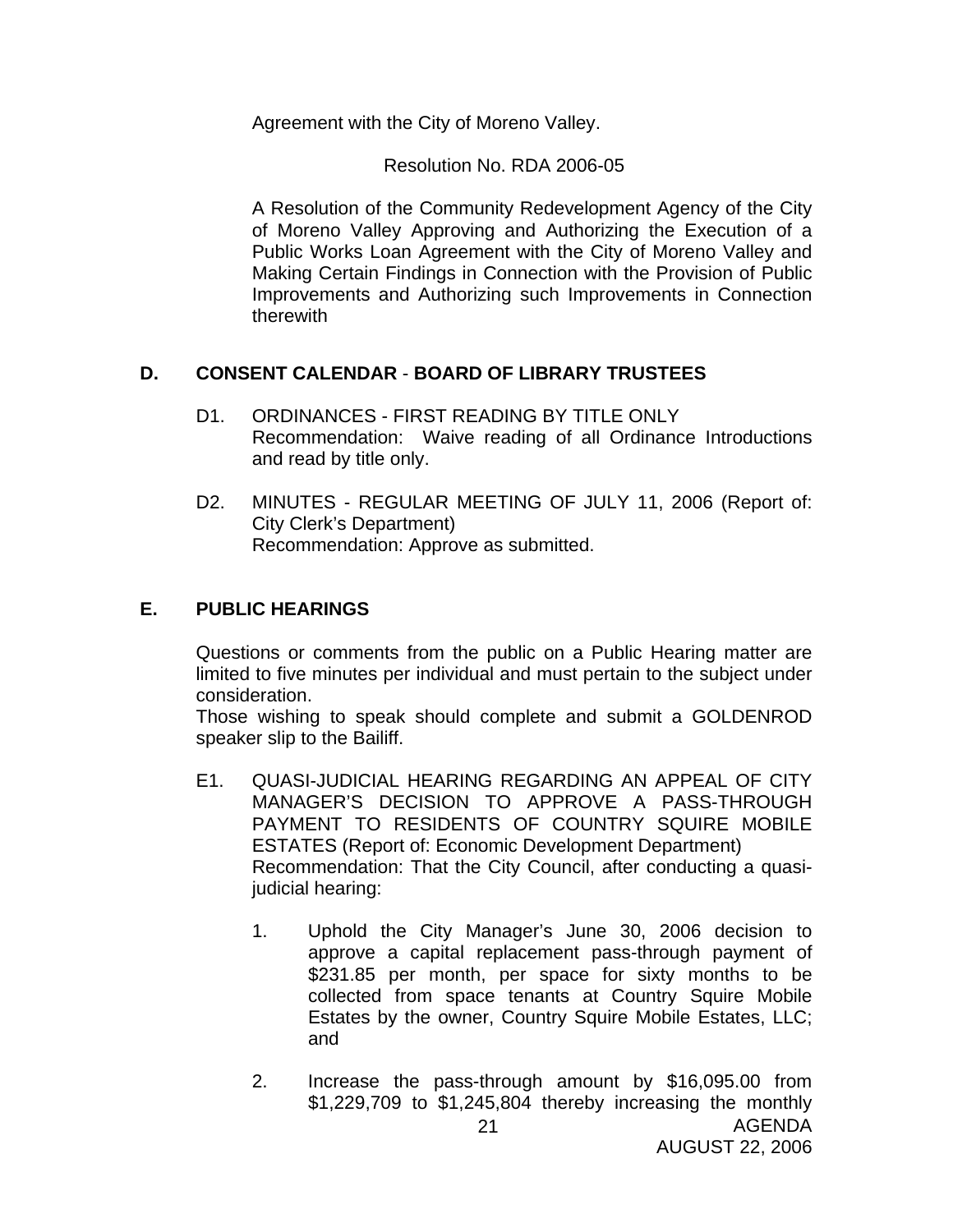pass-through payment by \$2.86 to \$234.71 per month, per space for sixty months.

#### **F. ITEMS REMOVED FROM CONSENT CALENDARS FOR DISCUSSION OR SEPARATE ACTION**

## **G. REPORTS**

- G1. REPORTS ON REGIONAL AND REIMBURSABLE ACTIVITIES
	- a) Report on March Joint Powers Commission by Council Member Stewart
- G2. TEMPORARY ENHANCEMENT OF HIGH VISIBILITY PATROL COVERAGE (Report of: Police Department) – MATERIAL NOT AVAILABLE AT TIME OF PRINTING – TO BE PROVIDED UNDER SEPARATE COVER

# **H. LEGISLATIVE ACTIONS**

ORDINANCES - 1ST READING AND INTRODUCTION - NONE

ORDINANCES - 2ND READING AND ADOPTION - NONE

ORDINANCES - URGENCY ORDINANCES - NONE

RESOLUTIONS – NONE

PUBLIC COMMENTS **ON ANY SUBJECT NOT ON THE AGENDA** UNDER THE JURISDICTION OF THE CITY COUNCIL

Those wishing to speak should complete and submit a BLUE speaker slip to the Bailiff. There is a three-minute time limit per person. All remarks and questions shall be addressed to the presiding officer or to the City Council and not to any individual Council member, staff member or other person.

#### **CLOSING COMMENTS AND/OR REPORTS OF THE CITY COUNCIL, COMMUNITY SERVICES DISTRICT, OR COMMUNITY REDEVELOPMENT AGENCY**